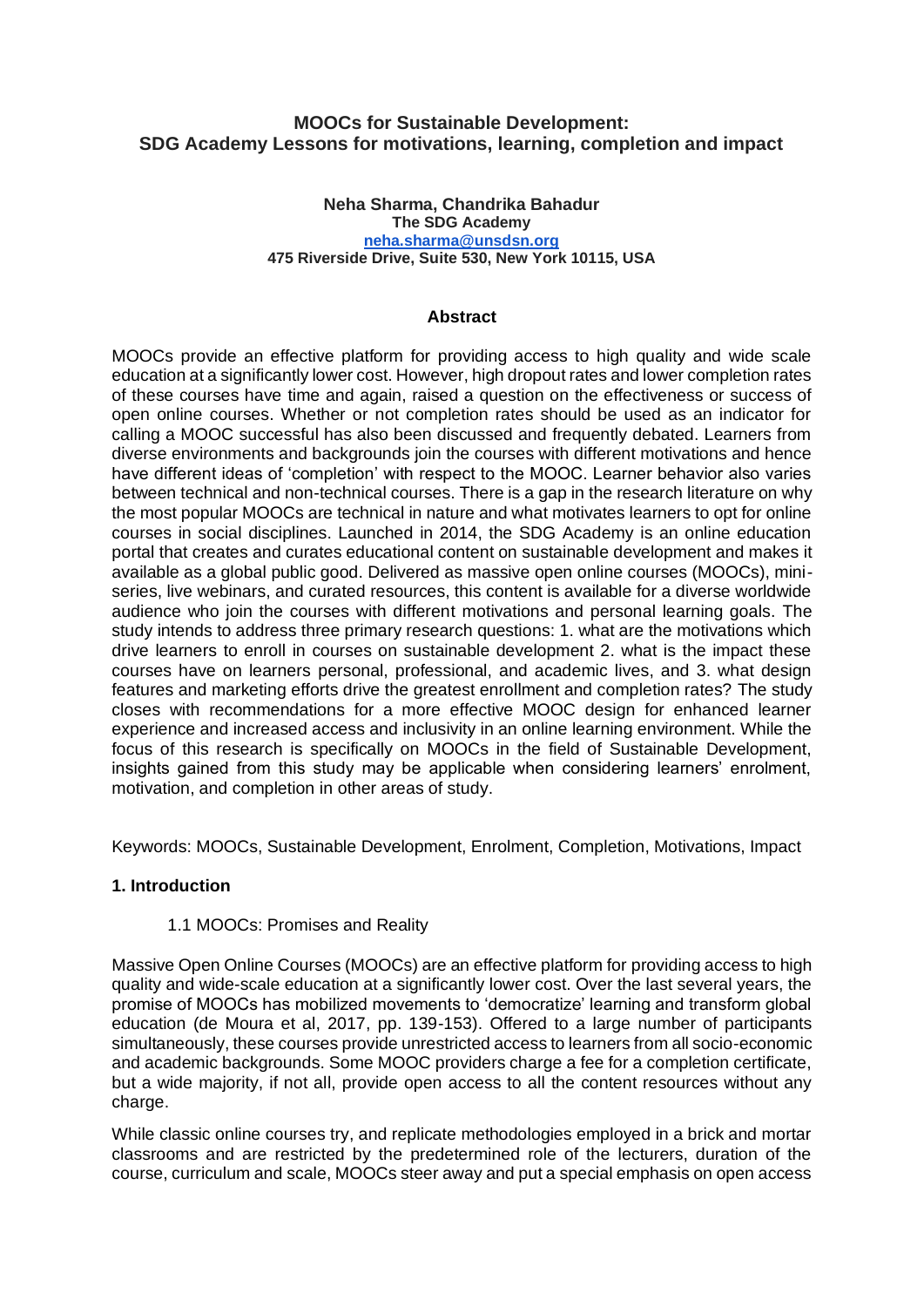features such as open content and flexibility in structure and learning goals. The focus is on student centered learning, where the pace of learning and content consumed is guided by the motivation and convenience of the learner (Czerniewicz et al, 2015). Massive as they are in their nature, these courses are designed to provide affordable access, accommodate individual learning styles; allow learners a flexibility to pick topics from across domains, interact with peers around the world, or learn by themselves at their own time convenience.

It has almost been a decade since the first ever MOOC was launched by the University of Manitoba in 2008 followed by a radical spike in audience interest in taking these massive online courses in 2011, with over 160,000 learners from 190 countries, enrolling for a course offered by Stanford University and the Massachusetts Institute of Technology (MIT) (Mota and Scott, 2014). MOOCs as discussed before, theoretically, offer a promise of an education biosphere where curriculum is open, and learning is not restricted by geography, gender, learner profile or professional or academic background. This combined with an exponential increase in the online learning platforms in the past decade has consequently led to the explosion of open courses being offered by academic and non-academic institutions alike. In 2012, New York Times also ran a story declaring the year as the 'Year of the MOOCs' (Pappano, 2012). Data from a recent report showed that over 100 million learners from around the world are currently enrolled in the MOOCs across various platforms. It also reported a sustained incremental trend in the number of academic institutions offering MOOCs since 2012, with over 900 institutions announcing or launching 11.4k MOOCs in the year 2018 alone of which 2,000 courses were new and were being offered for the first time (Shah, 2018).

With the interest in MOOCs still on the rise, questions have been raised time and again on the effectiveness or success of these courses. The most widely raised concerns pertain to the relevance and contextualization of content design, high rate of drop- out students and low completion rates (el Emrani, et al, 2017; Barberà, 2017, Zhang et al, 2019, (Werner 2014)). MOOCs promise inclusion beyond barriers, but as studies have revealed, they often struggle with providing language of instruction beyond English and accommodating cultural differences in pedagogy (Fini, 2009, Haggard and Stephen, 2013). While dedicated platforms like MiriadaX, Edraak and XuetangX offer MOOCs in local and regional languages, a majority of the courses offered globally are developed in English and require an understanding of the language as a prerequisite (Baturay and Huri, 2015). MOOCs are also bound by the financial constraints of localizing content and pedagogy and offering translations in multiple languages, and often get restricted to providing a common course for a diverse learner audience. While the flexibility of the MOOC model succeeds in driving enrolments, they struggle with the challenge of retaining learners till the end of the course (Khalil et al, 2014). Data from courses offered on edX, Coursera and Udacity illustrated that the majority of MOOCs have a completion rate of less than 10% with a median average of 6.5% (Jordan, 2014). and these low completion rates have not improved over the past 6 years (Ruipérez-Valiente and Reich, 2019)

This conundrum between the ability of MOOCs to bridge the knowledge gap, offer unrestricted access and garner high enrolments against high dropout rates and low completion rates, highlights the pressing need to explore the factors that affect a learner's behavior in an online learning environment and understand their relevance in teaching complex issues like that of sustainable development.

## 1.2 Sustainable Development

Sustainable development is the great challenge of our time. In 1987, the Brundtland Commission defined it as "development that meets the needs of the present without compromising the ability of future generations to meet their own needs" (Brundtland, G.,1987. p35) - a call that remains relevant and still urgent today. Towards this, in September 2015, 193-member states of the United Nations adopted Agenda 2030 and 17 Sustainable Development Goals (SDGs) that provides a broad framework aimed at eradicating poverty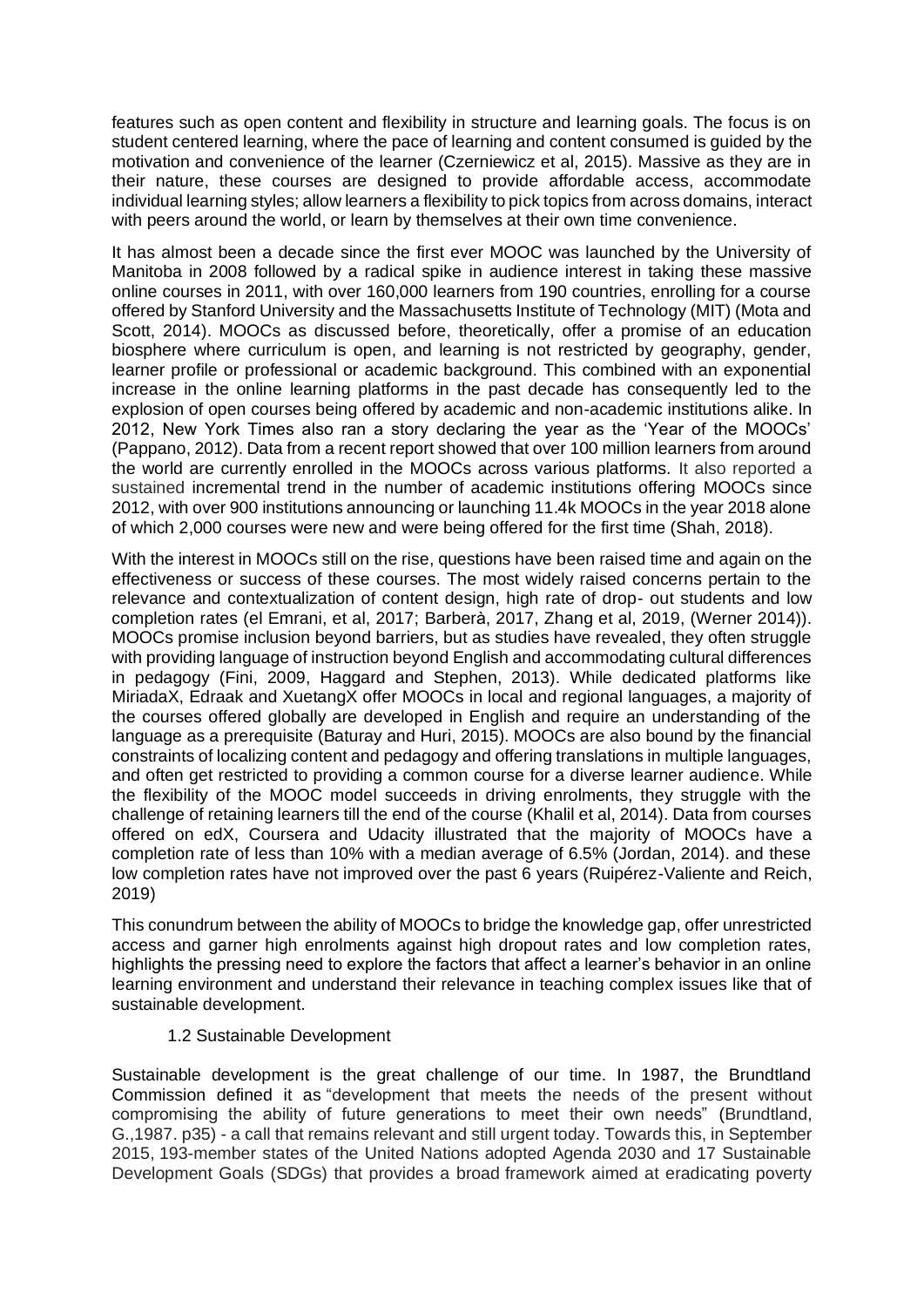and hunger, reducing inequalities, economic growth, environmental protection and the promotion of peace and good governance universally. The 2030 Agenda is holistic with deep and complex interactions across the SDG domains. The 17 SDGs are integrated and complementary and need to be addressed in unison. Governments and international actors cannot focus on individual or selected SDGs as that could lead to multiple trade-offs across the domains and will result in missing out on synergies and multiple co-benefits.

It requires global cooperation and strong and growing alliances to protect and further develop a rule based global order. To leave no one behind globally, to protect the planet, and to develop multiple sustainable development pathways across scales are key ingredients to shape a peaceful future between our highly interdependent societies. (TWI2050 - e World in 2050, 2018)

A recent study also draws out potential transformation pathways toward attaining the Agenda 2030, by mapping out necessary actions to operationalize the SDGs (Six transformations paper, Sachs, Schmitt-Traub). But these transformations can only be realized by a cadre of practitioners, a workforce, equipped with the skills to achieve an agenda as complex as Agenda 2030. The challenge of Sustainable Development has implications for our economies, consumption habits, health and wellbeing, education, work, and security. Such comprehensive applicability means that sustainable development is everyone's business- but not everyone understands how the agenda applies to them, or they lack the knowledge of how to make sustainable changes to their work and lives.

## 1.3 SDG Academy- an initiative offering education on Sustainable Development

The SDG Academy is the flagship online education initiative of the United Nations Sustainable Development Network (SDSN), an independent nonprofit created in 2012 under the auspices of the UN Secretary-General to mobilize the global academic community to promote practical solutions for sustainable development.

The SDG Academy leverages SDSN's unique access to the world's leading voices in sustainable development to create and curate the best educational content on sustainable development and make it available as a global public good. Delivered as massive open online courses (MOOCs), mini-series, live webinars, and curated resources, the SDG Academy content is available for a diverse audience worldwide. Since 2014, the initiative has created 26 courses across diverse issues of Sustainable Development such as early childhood development, public health, food and agriculture, and environmental security; featuring renowned experts from premiere academic/ nonacademic institutions globally.

The SDG Academy courses are provided as xMOOCs (Pilli and Admiraal, 2017) and offered on edX, one of the world's largest MOOC platforms, along with regional platforms in China and the Middle East to increase its reach in these key geographies through content translation and regionalization (Chiam, 2016; Pickard and Shah, 2019). The courses have collectively garnered over 200,000 enrolments from over 180 countries.

The courses are modular and don't require prior subject knowledge as a prerequisite, thereby reaching out to a wide base of audience. Each course is 5 to 8 weeks and can be instructor paced; with a fixed offering duration and content release schedule, or self-paced; remains open after release and provides learners the flexibility of moving at their own pace. The video lectures, discussion activities, reading material and assessments are linearly arranged and have graded and ungraded components. Despite the chronological or linear structure of the course material, students are free to navigate back to already published content and repeat or skip lessons. They can also engage in discussions with their peers in the course and interact with the course faculty directly through live webinars hosted periodically. The course material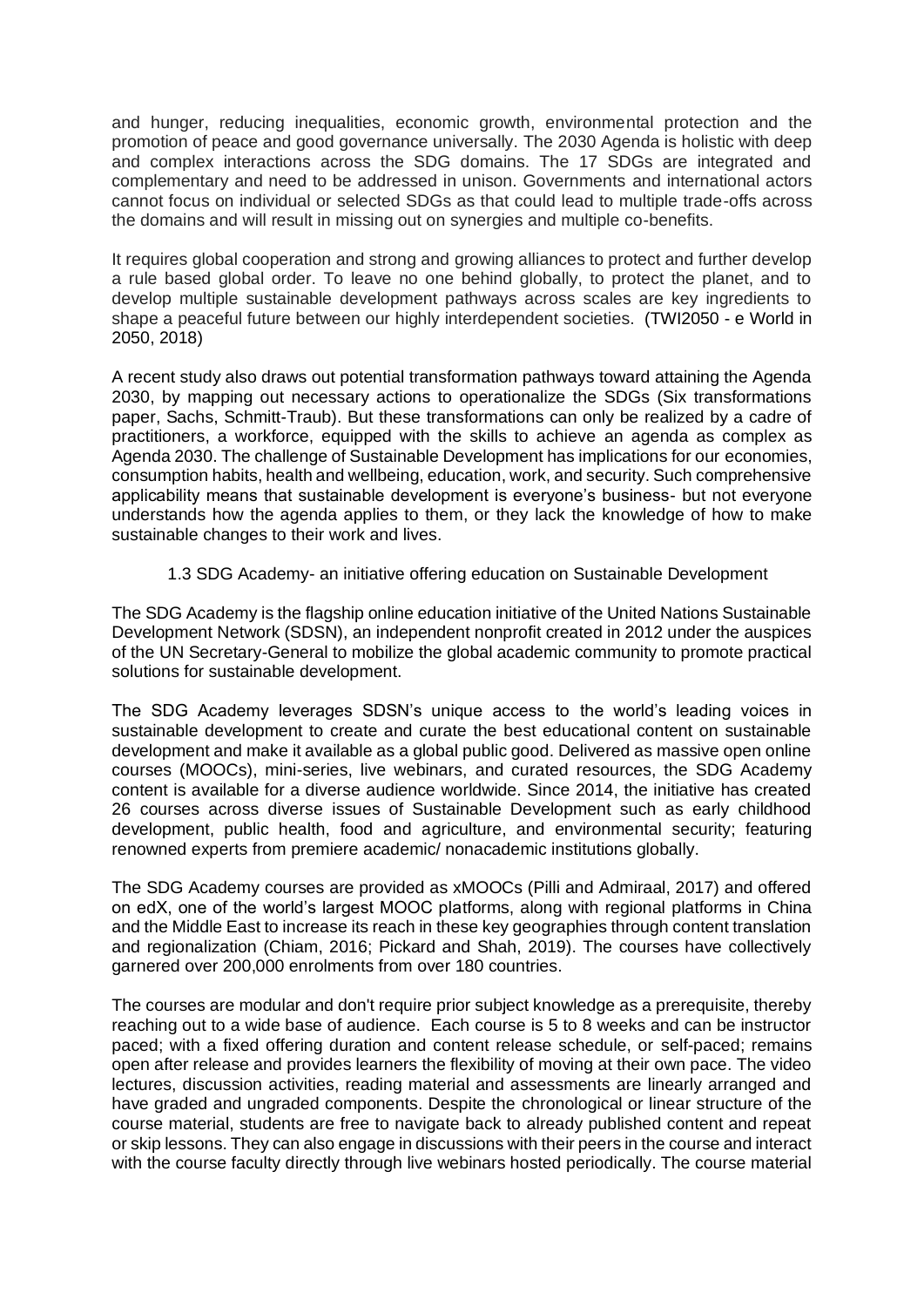is provided free of charge and learners can elect to purchase a Verified Certificate, as a proof of course completion.

The SDG Academy courses have an average verified certification rate of 3.25% with an average enrolment of 3,385 learners across all courses. Each course witnesses learners representation from approximately 135 countries with an average of 35% of verified learners coming from middle or low-income economies. An average SDG Academy learner is 32-yearold, has a masters degree and is employed in an industry related to the course topic. Learner demographics represent and overall equal gender representation.

The SDG Academy MOOCs offer comprehensive knowledge on the most pertinent issues in the field of sustainable development. The agenda of sustainable development applies equally to all individuals and all economies and these courses provide inclusive and free access to learners across the barriers of geography, gender and socio-cultural and economic backgrounds. These courses are non-technical in nature and contribute to academic and professional capacity building, unlike courses in the field of technology or business, which till date are the most popular category in the online learning landscape, where the impact reflects tangibly in vocational outcomes. Then why do learners take Sustainable Development courses in such high numbers? It would be interesting to get an insight on the intrinsic motivation which drives learners to enroll in the SDG Academy courses and understand the rationale behind their choices and behavior in the course. This study intends to explore various factors which have an impact on learner enrolment and completion and understand the impact these courses have on learners' personal, professional or academic life.

We begin by reviewing the literature on different variations in learner behavior and motivations in an online learning environment and the initial trends reported in MOOC enrolment and completion across different technology platforms. The main part of this paper includes our study methodology, findings, as well as a discussion of the results from which we infer design implications.

## **2. Literature Review:**

2.1 MOOCs to teach Sustainable Development:

Sustainable development is a wicked problem that poses one of the biggest challenges humanity has ever faced (Pryshlakivsky and Searcy, 2013). The paradox of economic and technological advancements against tremendous inequalities, social exclusion, and environmental destruction led the 193 Member States of the United Nations to come together in 2015 and adopt the Sustainable Development Goals (SDGs), a universal call to action to end poverty, protect the planet, and ensure that people everywhere live in peace and prosper (Sachs, 2014). This ambitious framework calls for a drastic shift in the way that governments and society pursue economic development, while accounting for development's effects on social inclusion and the environment, highlighting the pressing need for a skilled workforce equipped with the understanding of the complex and interlinked nature of the SDGs.

Achieving the SDGs requires the dissemination of evidence-driven, globally-relevant knowledge and training to policymakers, researchers, innovators, and professionals who are on the front lines of this work.

This has long been recognized by the international community--the United Nations declared 2005 to 2014 the Decade of Education for Sustainable Development (ESD), and placed particular emphasis on higher education as a key sector for providing future decision-makers with the knowledge, skills, and values necessary to tackle the world's challenges [https://en.unesco.org/themes/education-sustainable-development/what-is-esd/un-decade-of-](https://en.unesco.org/themes/education-sustainable-development/what-is-esd/un-decade-of-esd)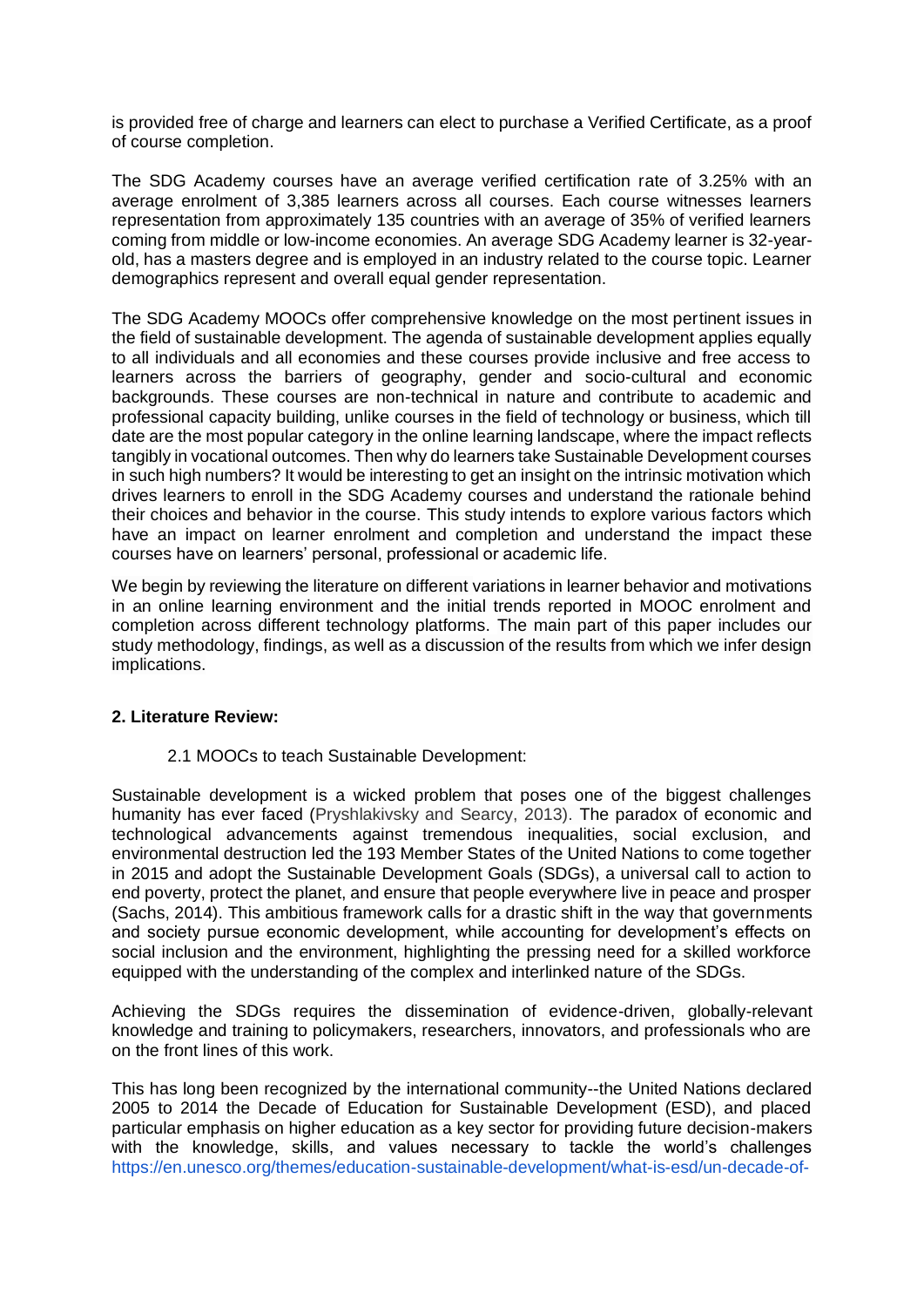[esd.](https://en.unesco.org/themes/education-sustainable-development/what-is-esd/un-decade-of-esd) UN Academic Impact was formed in 2010 to bring the global academic community in line with United Nations objectives through its teaching and research activities, counting more than 1300 institutions among its ranks to date<https://academicimpact.un.org/content/about-unai>. Additionally, as of 2013, more than 300 universities and organizations had joined the Higher Education Sustainability Initiative (HESI), another UN platform for sharing best practices and<br>institutional commitments to sustainability ( commitments to sustainability [https://sustainabledevelopment.un.org/sdinaction/hesi\)](https://sustainabledevelopment.un.org/sdinaction/hesi). The development of these shared platforms and communities demonstrate an increasing awareness of the importance of postsecondary education to the sustainable development agenda, and the need to create capacitybuilding opportunities for institutions looking to align themselves with these goals.

Yet, while these global partnerships and communities seek to engage institutional actors from across the world, their members and activities are often skewed towards higher-income countries and the Global North. Academic/Research institutions, across economies, suffer from the challenges of complex coordination between different institutional actors; including faculty, administration, finance, and governance, need for innovation in staff training and institutional capacity to accurately present the inherently interdisciplinary topic of sustainable development. What's more, focusing the global conversation around academic institutions relegates the nearly 1 in 5 unemployed young people who are not in education or training to the sidelines of education for sustainable development (International Labor Organization, 2019) and leaves out professionals who are unable or uninclined to seek out professional development in this area.

The imminent need for mass education and trainings on the urgent and complex issues of Sustainable Development, highlights the role Massive Open Online Courses can play in providing flexible, high-quality, affordable and contextualized learning content in the most underserved regions of the world. MOOCs can serve as efficient vehicles to reach out to a diverse audience providing relevant and correct information most suitable to their social, academic or professional context (Wildavsky, 2015; Cutrell et al, 2015)

2.2 Wide variations in learner behavior and motivations in an online learning environment

Technology based learning distinguishes itself from traditional classrooms by offering studentcentric learning environments. Along with the freedom to progress at their own pace, the ownership to learn and/or complete the course also resides solely with the learners. A MOOC environment has learners from diverse backgrounds who display unique learning patterns in exploring the course material. Their diverse learning styles guide their behavior, motivation and expectations in an online learning environment.

MOOCs offer learners the freedom of defining their own learning trajectory and create their own learning patterns, but most courses have a linear or chronological organization of course material, guiding the learning sequence. Students have the freedom to break free from the regimented alignment, but it was observed that only learners from high income economies broke away from the set pattern and approached the content non-linearly. Most students follow the predefined patterns of the course design and do not explore much (Pask,1976; Liegle and Janicki 2006). They prefer guided instruction and a predefined learning pathway without becoming the "self-directed autodidacts" as common MOOC environment expects them to be (McLoughlin, 2013, Kizilcec, 2013). Student behavior is also guided by age and geography, with older, more experienced students and those from countries with lower student-teacher ratios (e.g., the US and European countries) covering more material and navigating nonlinearly as compared to younger learners and those from countries with higher student-teacher ratios (Guo et al, 2014).

The diversity in learners' profile, socio-economic backgrounds and academic and professional expectations also influences their motivation or objective for joining a MOOC. In a study on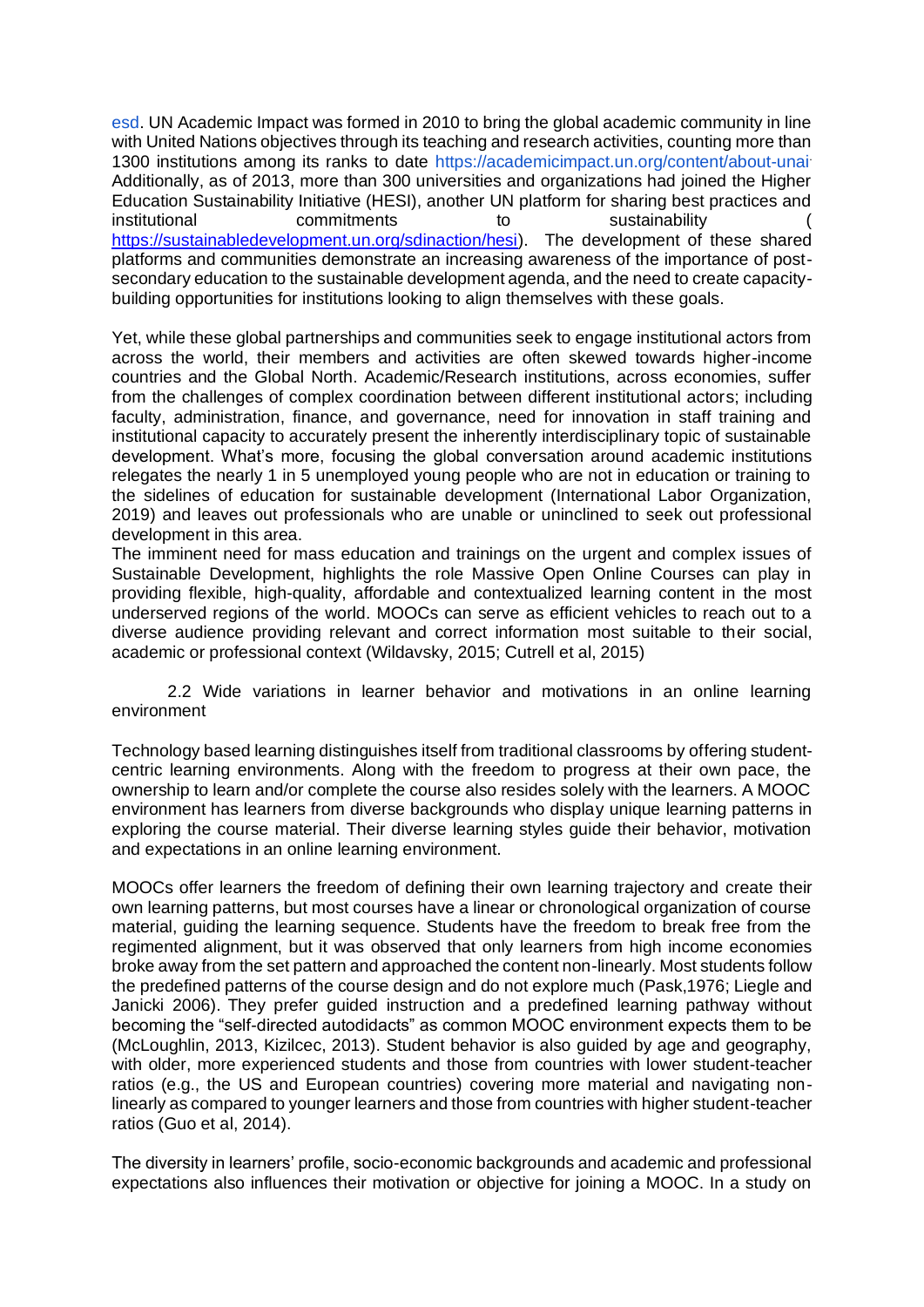learner motivations by Stanford University (Kizilcec and Schneider, 2015) only about half of the learners reported enrolling with the intention to earn a certificate of completion. A number of learners have been found to take online courses for the opportunity to learn socially, gratify heterogeneous desires such as meeting new people or general curiosity. Another study demonstrated volunteerism along with professional development as one of the primary motivators (Loizzo et al, 2017). Nearly half of the informants in this study reported that they were motivated by their enjoyment of MOOCs, and many identified this as their primary reason for enrolment. Respondents also cited the modular nature of the MOOCs as their motivation, which allowed them to access blocks of information on the topics they wanted to learn about specifically from referring to multiple MOOCs simultaneously and leave the courses as their personal learning goal was reached. Hence, completing the full course sequentially and /or obtaining a completion certificate is reduced to only 'one of the' intended objectives. Learners also cited the 'entertainment' value of the MOOCs, information retrieval and learning with peers as a relevant motivator. Similar motivations were reflected in another study where general interest in learning, receiving a verified certificate, curiosity about the course topic and excitement of taking an online course were reported as the four main reasons for learners to enroll in MOOCs (Hew et al, 2014).

The nature of the course and its real-world relevance also motivates students' decisions for enrolments. Across all technical platforms the highest percentage of MOOCs are offered in the field of technology (20.4%) or business (18.2%) due to their potential of monetization. Learners also gravitate towards technical or skill-based courses as they promise an immediate vocational impact, whereas non-technical MOOCs provide foundational knowledge for future academic or professional capacity building. There is a gap in the research literature on why the most popular MOOCs are the ones technical in nature and what motivates learners to opt for online courses in social disciplines.

Motivations align with personal learning objectives, prior knowledge and skills and are reflected in the learners' expectations and define their level of participation in the course (McAuley et al 2010). A study demonstrated that learners who intended to be active participants in the course from the very beginning had displayed higher chances of MOOC completion (Pursel et al 2016). A positive relationship was also observed between learner motivation, participation, and performance, with learners who stayed till the last few weeks of the course displaying higher odds of completion (de Barba et al, 2016)

## 2.3 Initial Trends in Enrolment and Completion of Massive Open Online Courses

MOOCs are celebrated due to their open access, reach and flexible affordable nature and their appeal succeeds in drawing large numbers of enrolments. A 2014 study across 90 courses reported a median enrolment of 42,844 learners per course across technology platforms (Jordan, 2014). A recent study from class central reports that the number of students enrolling in MOOCs has gone down marginally with 23 million new learners enrolling in 2016 and 2017 each, down to 20 million new learners in 2018. But despite this decline in enrolments, the number of paying users seems to have increased, encouraging the course providers to offer a high number of courses every year.

However, in spite of promising inclusive access and high heterogeneity, studies reveal that enrolment trends demonstrate a considerable degree of homogeneity in learner background, academic qualification and gender. Most MOOC enrollees are from high income countries, male, college degree holders and, employed full-time or self-employed (Davis et al, 2014). It was also observed that course subject or topic affected gender parity in learner enrolments with an underrepresentation of women in topics pertaining to the field of science, technology, engineering, and math (Macleod, 2015). So, while a large number of students enroll in these courses every year, MOOCs are still struggling to level the playing field in terms of enrolments.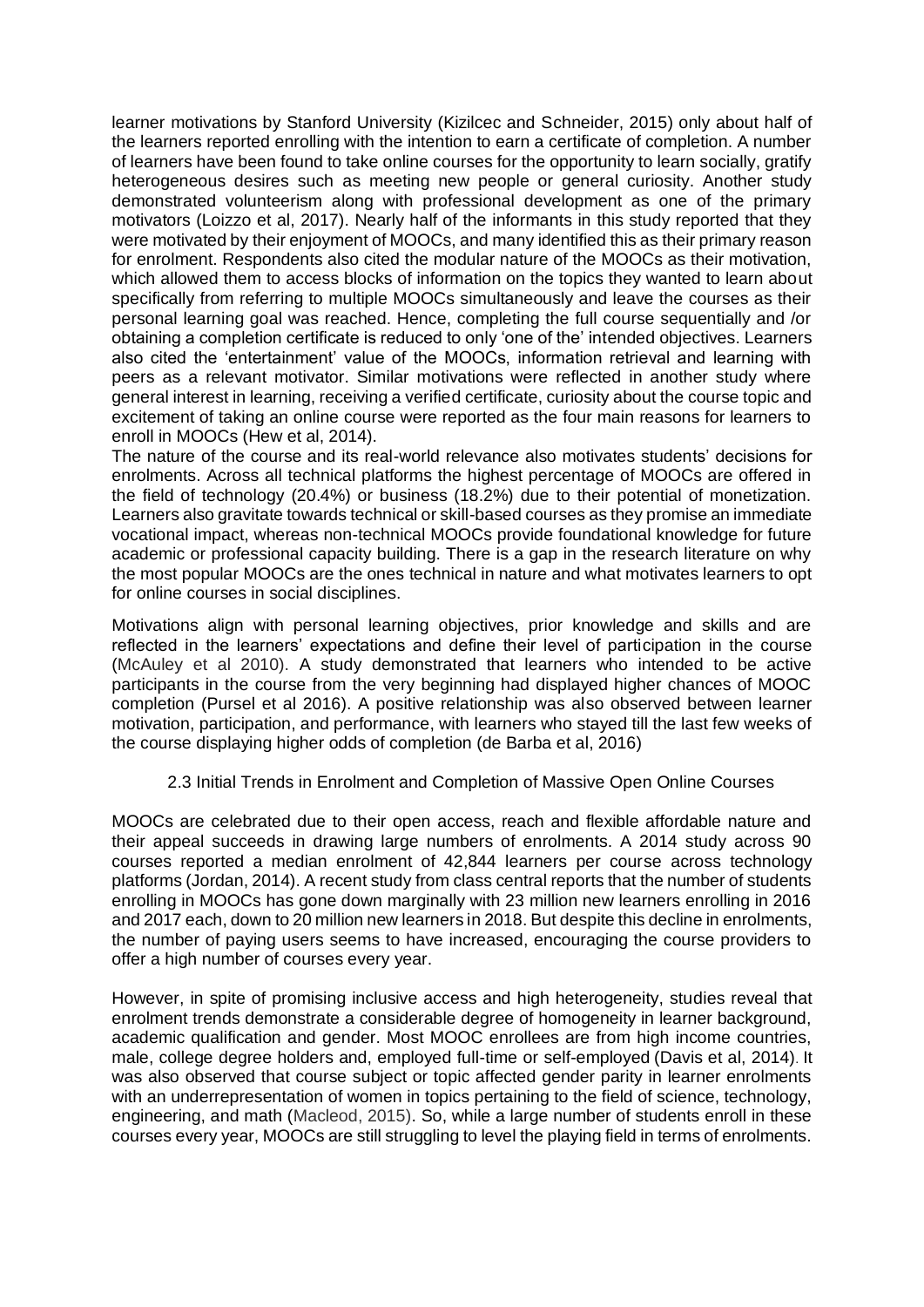Most MOOCs also fail to accommodate individual motivations and multiplicity of learning goals while offering an open learning environment to students. Course providers often expect all enrolled learners to finish the course or stay engaged till the end in order for the course to be declared successful. Sustained learner attendance and verified certificates have been used as a proxy for MOOC 'success' and 'completion' respectively in a wide majority of studies ( Garza and Gomez-Zermeno, 20XX; Hadi and Gagen, 20XX) In a study across 39 courses for their completion, the median completion rate was reported to be 6.5% which has since sparked the debate of considering completion as the appropriate parameter for measuring learning and effectiveness of MOOCs. Considering the variation in learner motivations and expectations quantitative indicators such as completion and dropout rates can be considered as just one measure of a course success. Micro learning within the course and relevant knowledge acquisition should also be factored in while considering factors contributing to the success of a MOOC (Hadi et al, 2016).

# **3. Motivation of this study and Research Questions to be addressed:**

In examining completion and engagement with courses, studies have focused upon characterizing types of learners and ascribing course completion primarily to student demographic and motivation (Morris et al, 2015; Kizilcec, Piech, and Schneider, 2013; Koller, Chuong, and Zhenghao, 2013). There is a gap in the research literature about the potential role of the course characteristics and design on student enrolment along with the marketing and promotional efforts in drawing audiences to participate in the course and their effect upon enrolments and completion rates, which this study intends to explore.

This paper seeks to synthesize the data available from the 22 SDG Academy courses on Sustainable Development, offered on edX and responses collected from 800 SDG Academy course alumni through an online survey, to answer fundamental questions around learner motivations, role of course design, and marketing efforts in driving course enrolments and completions and the impact of these courses on a learner life. For the purpose of this study, course completion was considered as the total number of verified certificates obtained by learners in each course.

The study intends to demystify learner behavior in an online learning environment by answering the following Research Questions:

- 1. What is the impact of Course Design and Marketing Efforts on learner enrolment and completion rates for Sustainable Development courses in an online learning environment? (RQ 1)
- 2. What motivates a learner to enroll in courses on Sustainable Development? (RQ 2)
- 3. What impact do Sustainable Development MOOCs have on a learner's personal, academic or professional life? (RQ 3)

## **4. Nature of the Study and Rationale Relevance**

A mixed method investigation was employed for this study where RQ 1 was analyzed using OLS Multiple Regression and RQ 2 and RQ 3 were explored through a Research Survey administered to participants of the SDG Academy courses.

For answering RQ 1, multiple regression was chosen as the approach for analysis because the study intends to explore various components of course design and marketing efforts for being good predictors of a) enrolments and b) completion in a course instead of explaining the impact of predetermined variables seeking to fit a model. Log data was gathered from edX backend, for 22 SDG Academy courses with 74,462 students enrolled, from September 2018- June 2019 and was synthesized for providing a wide frame to understand the learner behavior behind enrolment and completion.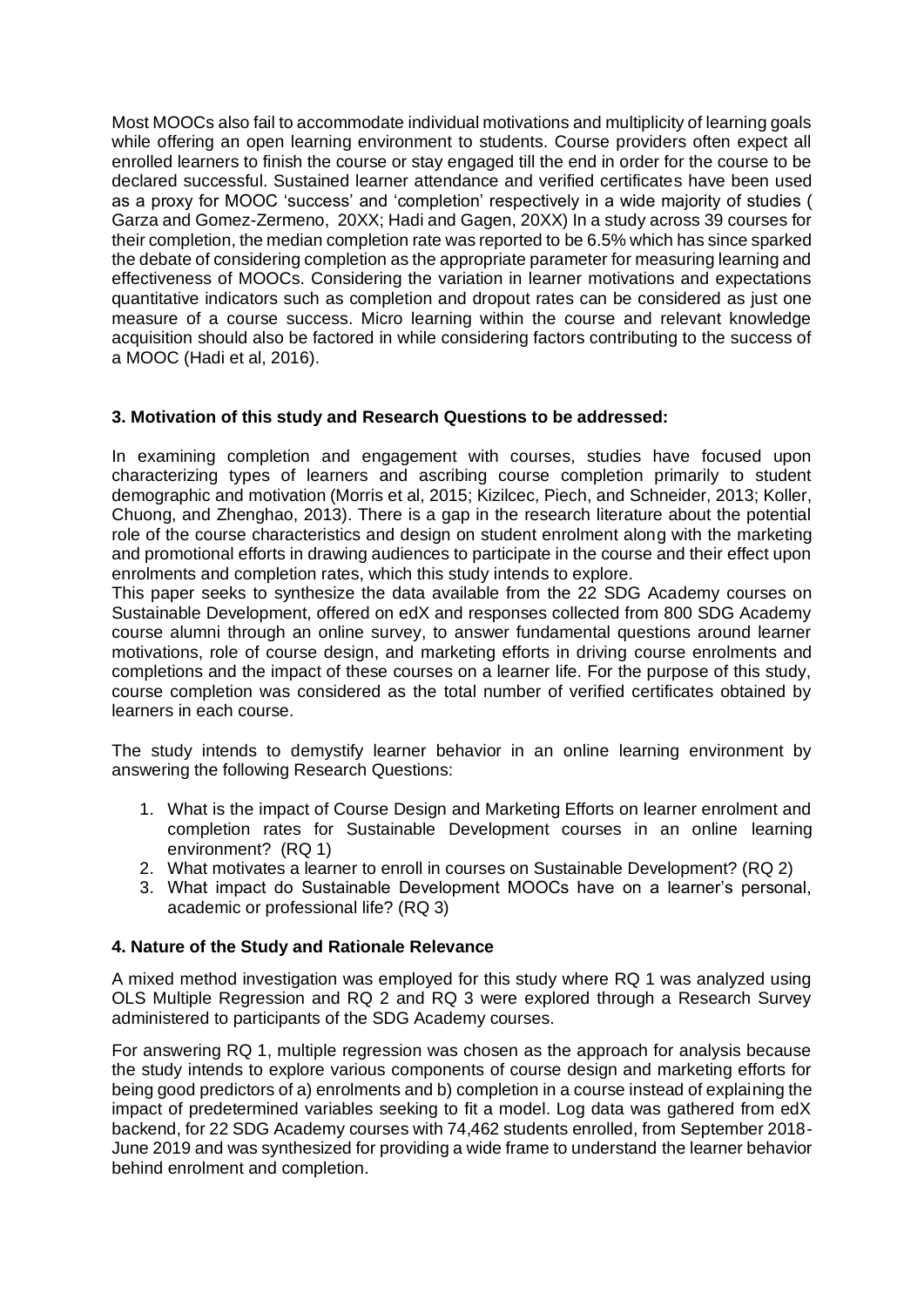For answering RQ 2 and RQ 3, an interpretivist methodology is employed, allowing for more nuanced insights into why sustainable development MOOCs are pursued and the impact they have on a learners personal or professional life. This approach allows for a deeper understanding of their motivations, learning goals and their idea of success in a MOOC. 1400 SDG Academy course alumni were randomly recruited from learners who had registered and provided their email addresses voluntarily for future communication, for the MOOCs offered by the SDG Academy on edX in the past 6 months. A short survey was administered to the participants, who had consented to participate in the study, using Internet based Research (IBR) methods and results were coded and analyzed.

# **5. Methodology**

The study was conducted using two distinct analysis methods, in order to answer the respective research questions:

### **5.1 RQ 1: What is the impact of Course Design and Marketing Efforts on learner enrolment and completion rates for Sustainable Development courses in an online learning environment?**

# **5.1.1 Data Set Description:**

Table 1 shows an overview of the indicators whose effect we intend to explore on the course enrolment and completion. We group these under two distinct categories of 'Course Design and Marketing Efforts' and then proceed to a detailed feature space study (independent variables are also referred to as features/dimension of the data, henceforth features wherever mentioned denote an independent variable) of this dataset. The analysis data obtained from three different sources:

- 1. Course design data was obtained from the 'About' page of each course on edX front end. This page contains introductory details about the course (course overview, course syllabus, lead faculty details, course length, course subject, course language, number of hours required per week, languages the transcript is available in and prerequisites if any), which helps students decide whether or not they want to enroll in the course.
- 2. Marketing efforts statistics were compiled from Facebook, Twitter, LinkedIn and MailChimp analytics through the administrative access of SDG Academy accounts on these platforms.

|               | <b>Features explored for</b><br>predicting Course Enrolment                           | <b>Features explored for predicting</b><br><b>Course Completion</b> |  |  |  |  |
|---------------|---------------------------------------------------------------------------------------|---------------------------------------------------------------------|--|--|--|--|
| Course Design | Course length in weeks                                                                | Verified Track Enrolments                                           |  |  |  |  |
|               | Number of languages the course<br>transcript is available in                          | Average Length of Videos (min)                                      |  |  |  |  |
|               | If the course is Self-Paced                                                           | Average Video Completion %                                          |  |  |  |  |
|               | If the partner institute is a<br>university or not                                    | <b>Active Learners/Day</b>                                          |  |  |  |  |
|               | If the university offering the<br>course is in the top 20 of QS<br>Ranking (QS, 2019) | Total female lead instructors<br>Total male lead instructors        |  |  |  |  |
|               | If the partner institute is a civil<br>society or an international<br>organization    |                                                                     |  |  |  |  |
|               | If the partner institute is a UN<br>organization                                      | Total number of lead faculty from<br>high income countries          |  |  |  |  |
|               | If the partner institute is a private<br>organization                                 | Total number of lead faculty from<br>upper middle-income countries  |  |  |  |  |
|               | Total female lead instructors                                                         | Total number of lead faculty from<br>lower middle-income countries  |  |  |  |  |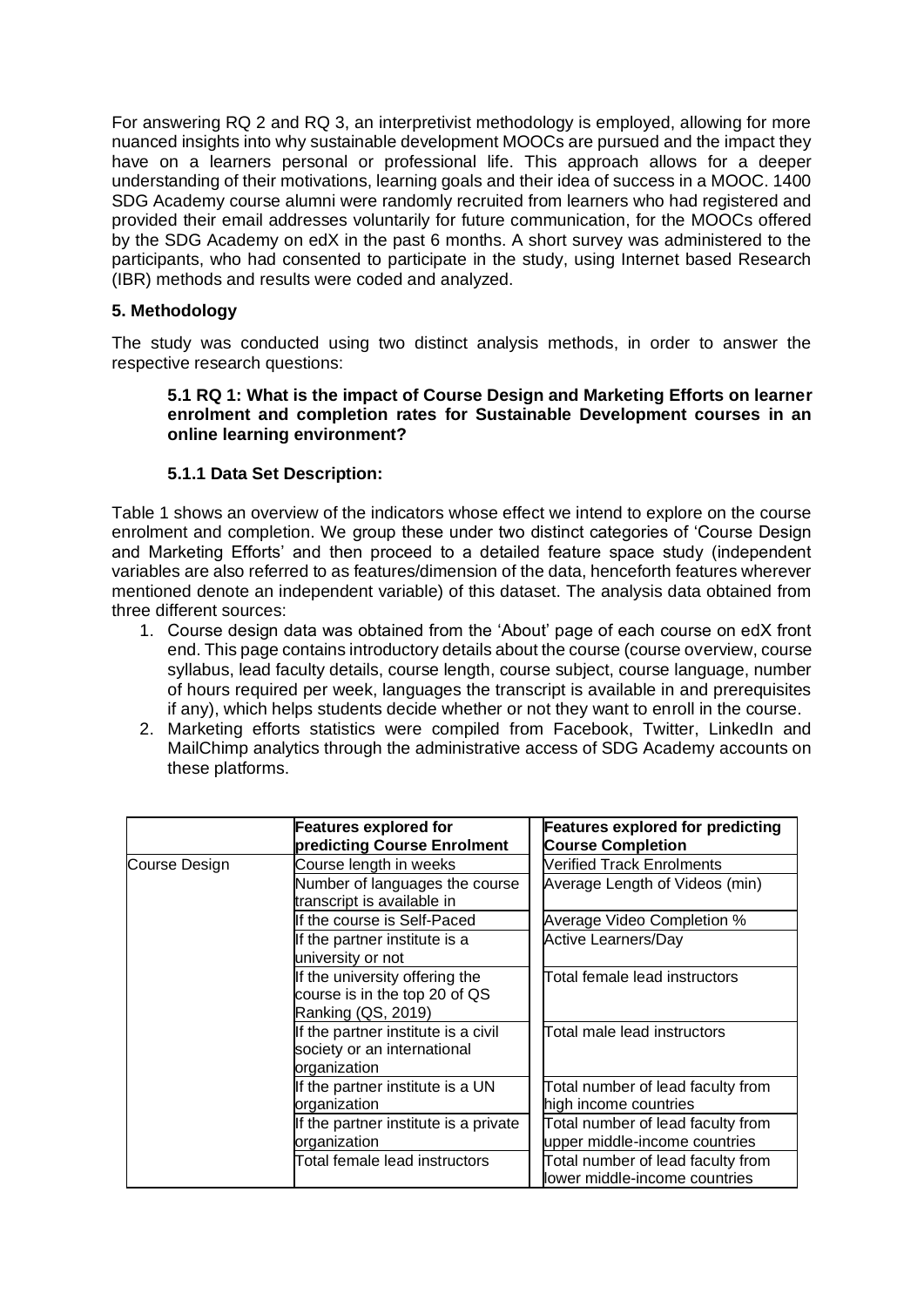|                          | Total male lead instructors                                        | Total geographical diversity of the<br>faculty (across continents) |  |  |
|--------------------------|--------------------------------------------------------------------|--------------------------------------------------------------------|--|--|
|                          | Total number of lead faculty from<br>high income countries         | <b>Required Readings Total</b>                                     |  |  |
|                          | Total number of lead faculty from<br>upper middle-income countries | Required readings 2-3/week                                         |  |  |
|                          | Total number of lead faculty from<br>lower middle-income countries | Total number of assessments                                        |  |  |
|                          | Total SDGs covered in the course                                   | Total Questions for assessment                                     |  |  |
|                          | Total number of lead faculty from<br>Africa                        | Total live sessions (webinars)                                     |  |  |
|                          | Total number of lead faculty from<br>Asia                          | Total Faculty who took the live<br>webinar sessions                |  |  |
|                          | Total number of lead faculty from<br>North America                 | <b>Total TA discussion posts</b>                                   |  |  |
|                          | Total number of lead faculty from<br>Europe                        | Average weekly TA discussion posts                                 |  |  |
|                          | Total number of lead faculty from<br>Oceania                       | Total student discussion posts                                     |  |  |
|                          | Total number of lead faculty from<br>South America                 |                                                                    |  |  |
|                          | Total number of lead faculty from<br>Middle East                   | Average weekly student discussion<br>posts                         |  |  |
|                          |                                                                    | <b>Total TA emails sent</b>                                        |  |  |
| <b>Marketing Efforts</b> | Total no. of weeks for which the                                   | Total no. of weeks for which the                                   |  |  |
|                          | course was promoted                                                | course was promoted                                                |  |  |
|                          | Total mentions in the SDG                                          | Total mentions in the SDG Academy                                  |  |  |
|                          | Academy newsletter<br>Total clicks on the news links in            | newsletter<br>Total clicks on the news links in the                |  |  |
|                          | the newsletter                                                     | newsletter                                                         |  |  |
|                          | Total Email Blasts sent out for the                                | Total Email Blasts sent out for the                                |  |  |
|                          | course towards targeted<br>community                               | course towards targeted community                                  |  |  |
|                          | Total 'Opens' for the email blasts                                 | Total 'Opens' for the email blasts                                 |  |  |
|                          | Total clicks on links in the email<br>blasts                       | Total clicks on links in the email<br>blasts                       |  |  |
|                          | Total posts on Facebook                                            | Total posts on Facebook promoting                                  |  |  |
|                          | promoting the course                                               | the course                                                         |  |  |
|                          | Total paid posts on Facebook                                       | Total paid posts on Facebook                                       |  |  |
|                          | Total organic reach/views for the<br>course promotions on Facebook | Total organic reach/views for the<br>course promotions on Facebook |  |  |
|                          | Total paid promotion reach/views<br>for the course on Facebook     | Total paid promotion reach/views<br>or the course on Facebook      |  |  |
|                          | Total shares for the course<br>promotion posts on Facebook         | Total shares for the course<br>promotion posts on Facebook         |  |  |
|                          | Total tagged posts for a course<br>on Facebook                     | Total tagged posts for a course on<br>Facebook                     |  |  |
|                          | <b>Total Posts on Twitter for</b><br>promoting the course          | Total Posts on Twitter for promoting<br>the course                 |  |  |
|                          | Total impressions/views for<br>course tweets                       | Total impressions/views for course<br>tweets                       |  |  |
|                          | Total retweets for course<br>promotions                            | Total retweets for course promotions                               |  |  |
|                          | Total tagged posts/mentions for<br>the course on Twitter           | Total tagged posts/mentions for the<br>course on Twitter           |  |  |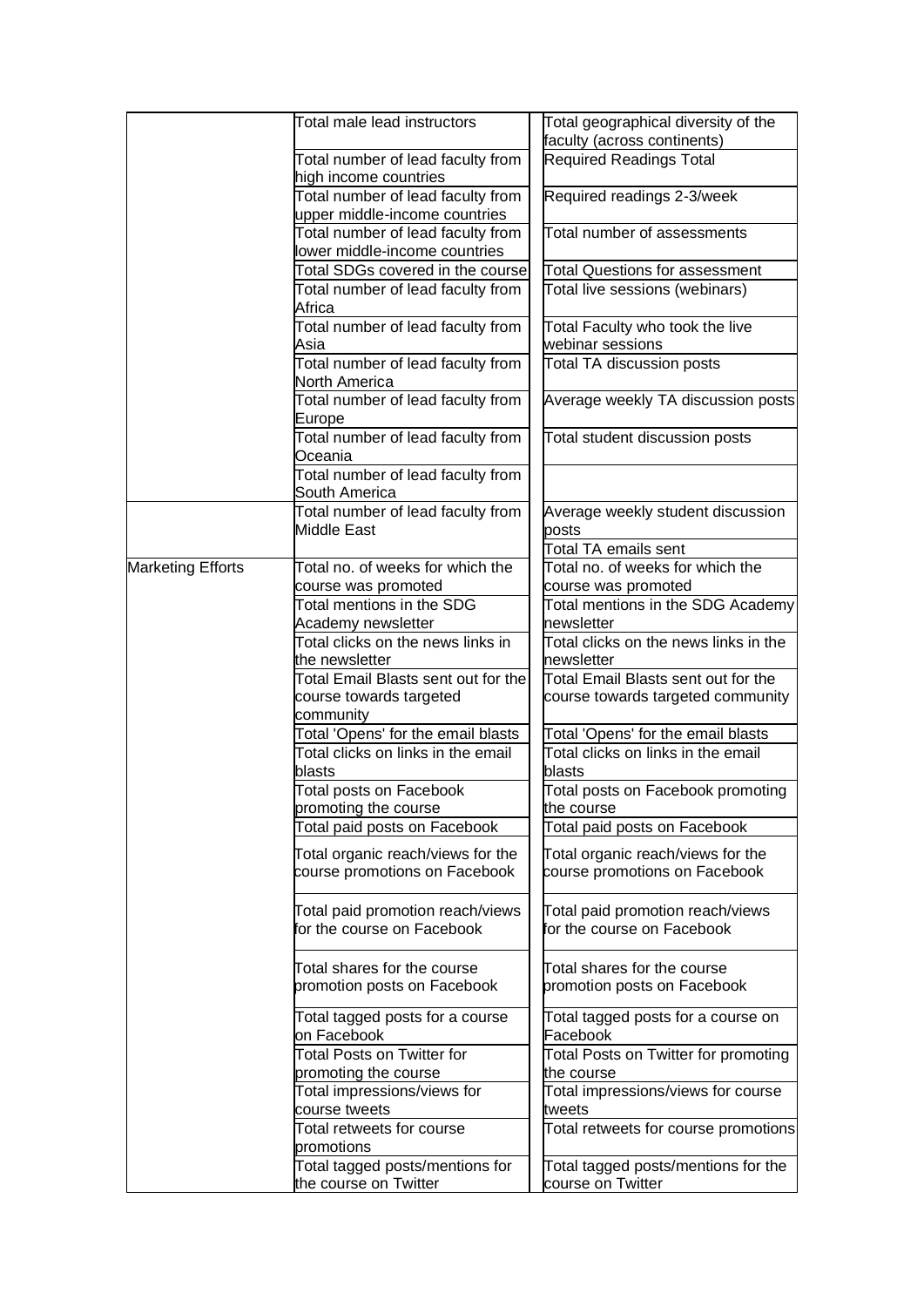| Total posts for course promotion | Total posts for course promotion on |
|----------------------------------|-------------------------------------|
| on LinkedIn                      | LinkedIn                            |
| Total reach/views for course     | Total reach/views for course        |
| promotions on LinkedIn           | promotions on LinkedIn              |
| Total shares on LinkedIn         | Total shares on LinkedIn            |

Table 1: Features analyzed for predicting Course Enrolment and Completion

# **5.1.2 Feature Engineering:**

We created analysis variables for course design and marketing design parameters for efficient synthesis.

Course Design: Course length, transcript languages, lead faculty gender, and geographical background were considered in count of variables. Data for a) Course nature (Self-Paced or not) and b) Presence of the organizing university in the top 20 of the QS ranking, c) If organizing institute was a civil society/ international organization, a UN organization or a private institute and d) SDGs covered for under each course was transformed through one hot encoding where each data column was split into 2 and a "0" or "1" value was allotted to each of the split columns. The same approach was employed for creating the criteria for the number of readings offered per week.

Averages of individual course data was calculated for identifying length of videos and video completion rates.

Count of variables were considered for analyzing Marketing efforts.

The data in the above-mentioned analyses was standardized before regression, in order to facilitate direct comparison between their coefficients after regression.

## **5.1.3 Feature Analysis**

This section focuses on the analysis of these features with respect to each other and their relative importance as predictor/regressors. This activity is paramount for this study due to the presence of data-sets where sample size < feature size (i.e. many independent variables). While a large number of features give us more information about the nature of the data and allow for its rich representation, they come with the caveat of increasing sparsity of the data in a higher dimension, an issue known as the 'Curse of Dimensionality' which can be an important pitfall for even the most advanced Machine Learning algorithms Venkat, Naveen. (2018). The issue at hand is that with increased sparsity, the measure of geometric similarity of the data between data-points increases, thereby making it difficult for algorithms to capture the patterns inherent in the feature space. We will adopt the following steps in order to analyze the features and select the most relevant from them as the regressors for our next step:

**5.1.3.1 Correlation:** While doing a correlation study we first tried to ascertain if a linear dependence exists between the variables from the same group, followed by the analysis of correlations between inter-group variables. Analyzing the correlation amongst features as well as between features and the dependent variable is an important first step towards analyzing linear dependence between features and addressing the issue of Multicollinearity.

**5.1.3.2 Multicollinearity:** We calculated the Pearson correlation equation 1 between each pair of the variables in the dataset and plotted the results as follows:

 $\rho(X,Y) = \frac{cov(X,Y)}{cov(X,Y)}$  $\sigma(X)\sigma(Y)$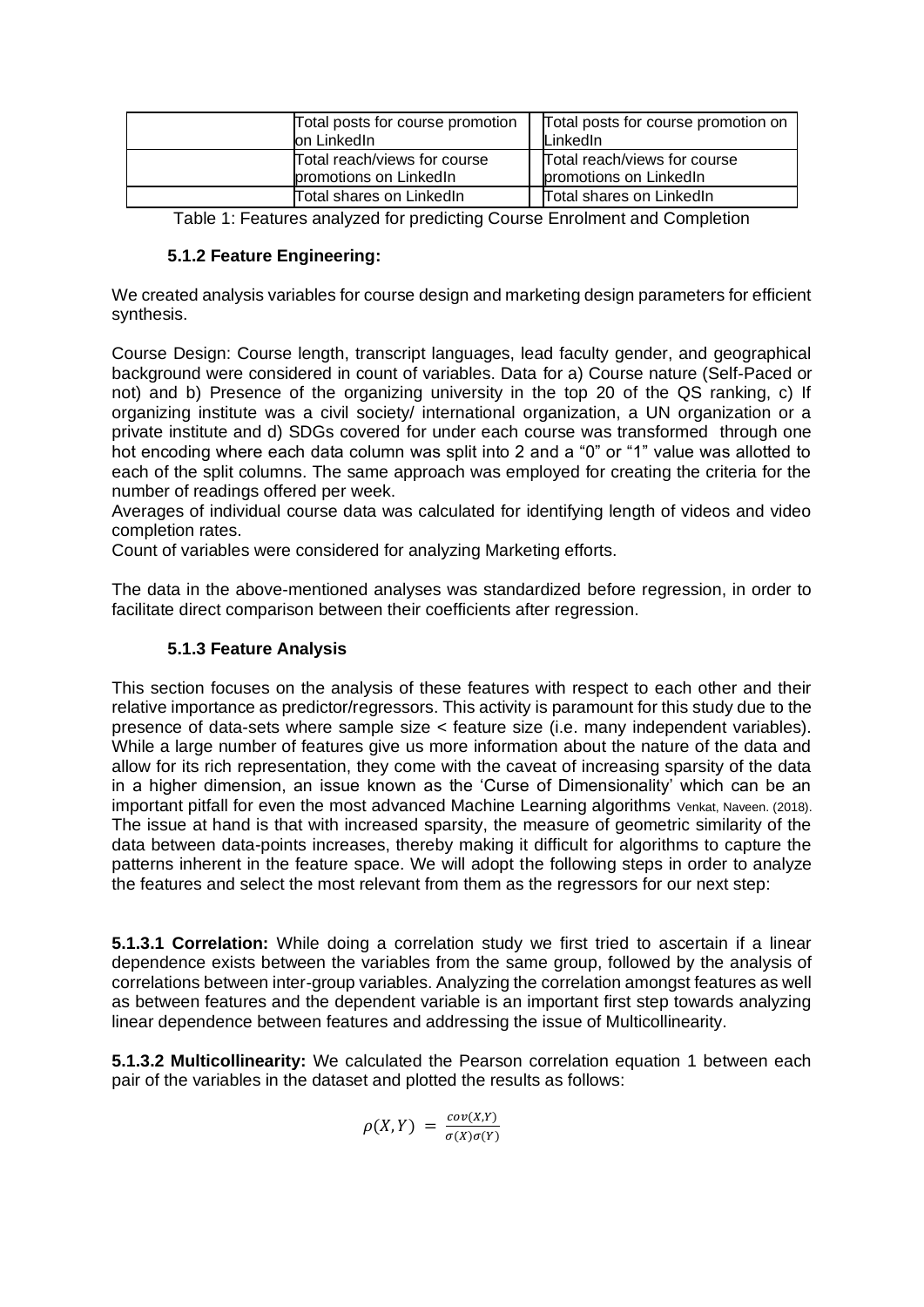

Figure 1: Correlation Matrices

**5.1.3.3 Variance Threshold:** Features with low variance add little information to the data and are poor predictors. Therefore, we tried to eliminate the features with very low or zero variance (we choose 0 as the threshold at the moment) and features with low/0 variances were removed. Figure 1 (b) presents a correlation matrix after removing low variance features.

**5.1.3.4 Feature Selection:** Small sample size of the dataset (22 courses) coupled with its very high dimensionality, puts a constraint on using all the features for the final regression. Therefore, we adopted a stepwise process of eliminating insignificant features. Following removal of features with low/0 variances, we analyzed correlation matrix for all features and studied the ones which were highly correlated to each other. Variables that were deducible using the other variable(s) that they were highly correlated with, were dropped. The remaining set of variables formed the predictor set that was used for the first regression.

$$
y = \alpha_0 + \alpha_1 x_1 + \alpha_2 x_2 + \alpha_3 x_3 + \ldots + \alpha_n x_n
$$

The results of the first regression gave an indication towards existing multicollinearity issues in almost all the different cases we are studying and therefore this first regression was almost always followed with subsequent experiments with different combinations of predictors. These combinations of predictors were created using one (or a mix of) the following criteria:

- a) Eliminate the predictors with very high p-values.
- b) Keep the predictors that were highly correlated with the dependent variable even if their p-value is high.
- c) If the removal of a predictor leads to lower  $r^2$  values add that predictor back.

Running several experiments with different combinations of predictors based on the above criteria resulted in several regression models. We finally picked the model that leads to highest  $r<sup>2</sup>$  score, lowest error metrics and has a high number of predictors with low p-values. The different experiments we ran per study-case were analyzed and final models were selected (Segment 6) for each based on the values obtained.

## **5.2 RQ 2: What motivates a learner to enroll in courses on Sustainable Development?**

**RQ 3: What impact do Sustainable Development MOOCs have on a learners personal, academic or professional life?**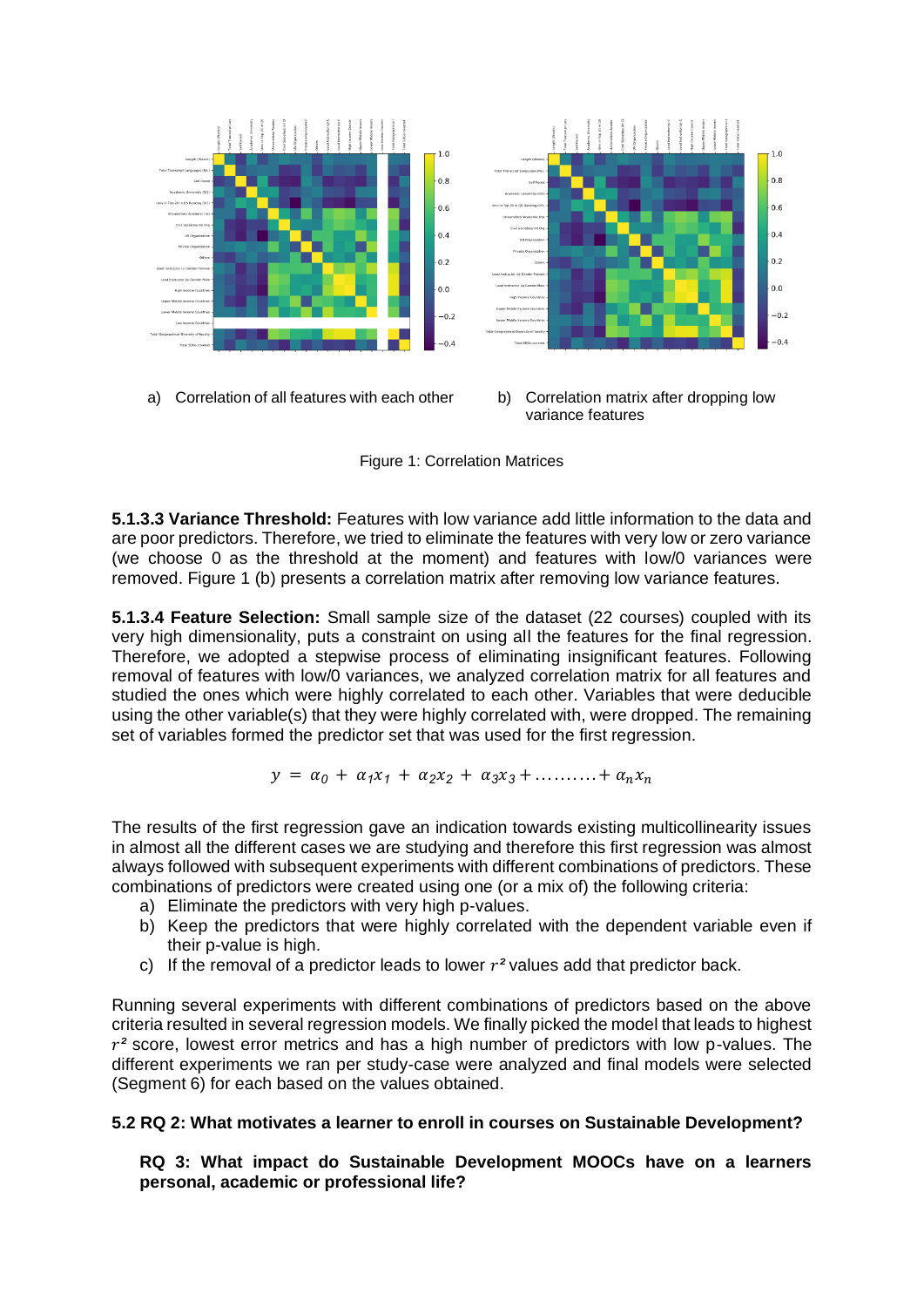**5.2.1 Literature Review**: We used literature review as a framework for identifying prominent learner motivations across various technical and non-technical MOOCs. Over the last decade, several studies have produced conclusions regarding why learners take MOOCs. Synthesizing this body of work led to identification of 13 most commonly reported motivations which provided the foundation to examine our subset of sustainable development learners.

**5.2.2 Designing the survey:** A research survey was designed in order to get a deeper understanding of the learner motivations in an SDG Academy MOOC. The purpose of the survey was to collect descriptive feedback from learners to see if their motivations for taking courses in Sustainable Development differ from commonly held assumptions in the field.

The survey had 34 questions and required 10-15 minutes for completion. The survey questions were based on the recommendations of the Kirkpatrick Model with questions formulated to measure learner responses on four levels of Reaction, Learning, Behavior and Result Goh, Wei & Wong, Seng Yue & Ayub, Enna. (2018).. Motivations identified through literature review were mapped to the typical learner behavior and performance in a MOOC and additional questions were framed to understand more about their expectations, performance and impact of the course. The survey employed Likert Scale to measure participants' responses on questions like 'To what extent their expectation from the MOOC was fulfilled', 'How useful were the given course activities during the online course; 'Rate their level of participation in the discussion forum' and ''How likely are they to recommend this course to their peers/coworkers/friends'.

In addition to the Likert items, participants were also given multiple choice questions around motivation, their progress in the course, reasons for finding the MOOC unhelpful (if at all). All multiple-choice questions provided the learners with additional space to submit answers other than the ones given in the list.

Open ended questions were designed to collect learner comments and feedback on questions around their expectations from the course, usefulness, their interactions with the course teams and the impact of the MOOC on their personal, academic or professional life.

Demographics data pertaining to learner age, geography, educational qualification, current employment etc. was collected through dropdown options in the survey.

**5.2.3. Administering the Survey**: Internet based Research (IBR) methods was used to engage directly with the MOOC learners. Study participants were randomly recruited from learners who had registered for the SDG Academy MOOC(s) on edX in the past 6 months and provided their email addresses voluntarily for future communication. They were given an opportunity to opt into the study and complete informed consent. Online surveys were administered to all learners who agree to participate in the study. Survey remained open and data was collected over a period of 30 days.

**5.2.4. Analyzing the final survey results:** The collected responses were first transformed through data reduction process to get a clean meaningful data set. For qualitative responses, a thematic analysis was employed through identification of high occurrence words in an iterative process. Data was categorized into common themes, coded, organized and analyzed to connect them back to the research questions.

## **6. Results and Discussion**

**6.1 RQ 1: What is the impact of Course Design and Marketing Efforts on learner enrolment and completion rates for Sustainable Development courses in an online learning environment?**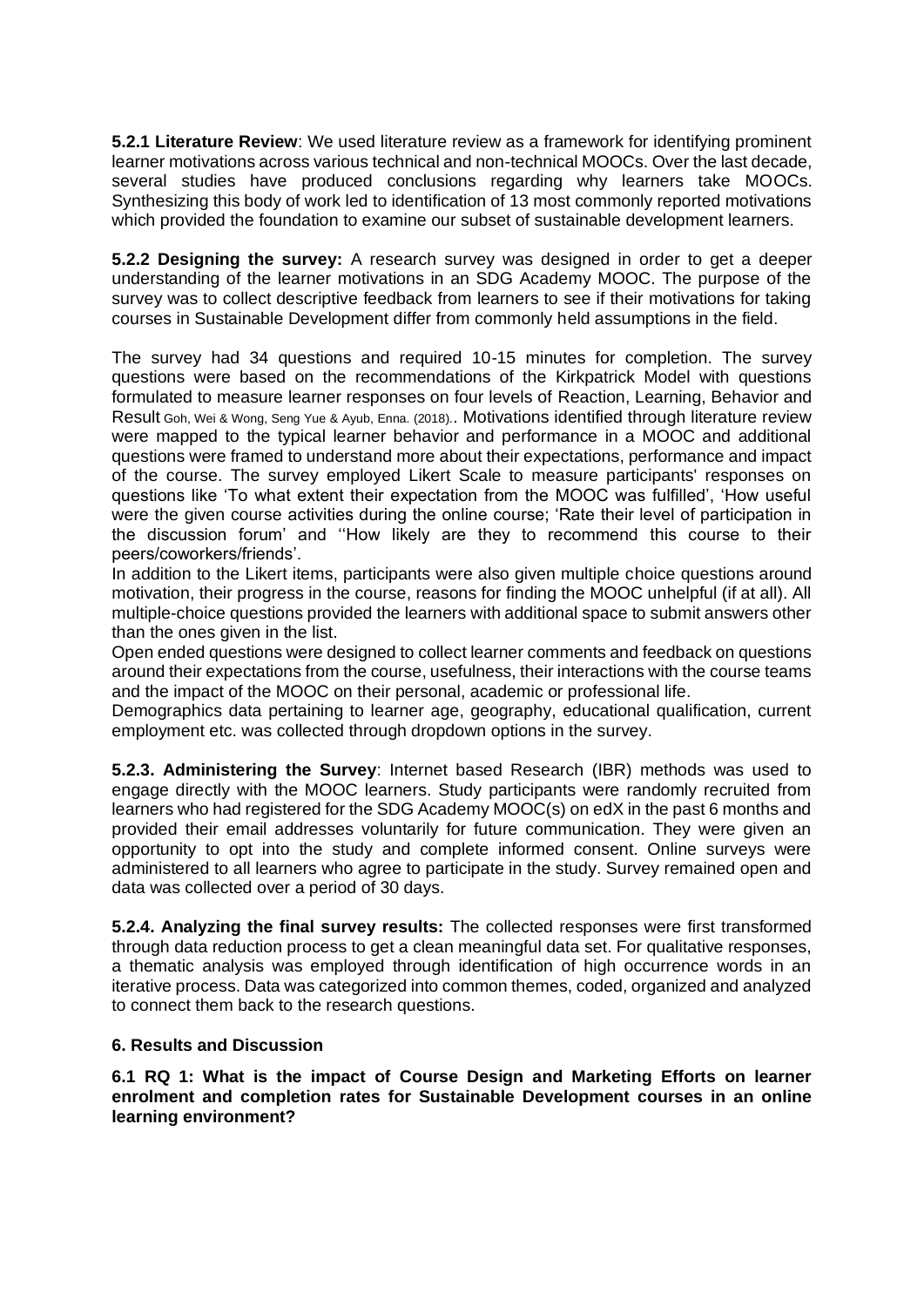We first begin with the results obtained for Course Enrolments when exploring Course Design and Marketing Efforts parameters as relevant predictors. Enrolment numbers for each course for a duration from September 2018-June 2019 are presented in Figure 2.





## **6.1.1: Course Design parameters as predictors of course enrolment:**

Table 2 represents the results of the final experiment model (Adjusted  $r^2=0.887$ , Prob(Fstatistic) = 0.0168) chosen to analyze the impact of course design parameters as predictors of course enrolment. The parameters chosen to define Course Design are described in Table 1.

Course design was analyzed for three critical constituting components of a) course parameters, b) faculty profile and c) profile of the affiliate institute of the lead faculty. SDG Academy rests marked focus on bringing together the world's leading sustainable development experts to teach diverse course topics, when developing a course. The course faculty(s) represents diverse voices and perspectives and are celebrated academics, practitioners, and global leaders in the field, to provide an enriched and interactive learning environment to the students. Most courses are offered in partnerships with premiere universities, academic and research institutions and think-tanks from around the world and the lead faculty(s) represent the global expertise on the content subject. SDG Academy courses are 5-8 weeks long and are either self-paced, where the entire course material is released at once and students can engage with the course at their own pace or they can be instructor paced, where new material is released progressively each week and the course remains open for a pre-defined duration. Learners have the flexibility to pace themselves during the duration of the course but cannot access it once it closes.

|                                      | coef       | std err | t        | P >  t | [0.025]   | 0.975]   |
|--------------------------------------|------------|---------|----------|--------|-----------|----------|
| const                                | $1.11e-16$ | 0.073   | 1.51e-15 | 1.000  | $-0.204$  | 0.204    |
| Length (Weeks)                       | $-0.4172$  | 0.150   | $-2.781$ | 0.050  | $-0.834$  | $-0.001$ |
| Total Transcript Languages (No.)     | $-0.5636$  | 0.163   | $-3.465$ | 0.026  | $-1.015$  | $-0.112$ |
| Self Paced                           | 0.7657     | 0.169   | 4.524    | 0.011  | 0.296     | 1.236    |
| Academic University (0/1)            | 0.3458     | 0.187   | 1.847    | 0.138  | $-0.174$  | 0.866    |
| Univ in Top 20 in QS Ranking $(0/1)$ | 0.9214     | 0.275   | 3,356    | 0.028  | 0.159     | 1.684    |
| Civil Societies/ Int Org             | 0.7256     | 0.401   | 1.811    | 0.144  | $-0.387$  | 1.838    |
| UN Organization                      | $-0.8055$  | 0.692   | $-1.164$ | 0.309  | $-2.727$  | 1.116    |
| Private Organization                 | $-1.1737$  | 0.673   | $-1.744$ | 0.156  | $-3.042$  | 0.695    |
| Lead Instructor (s) Gender Female    | 3.9400     | 0.704   | 5.597    | 0.005  | 1,986     | 5.894    |
| Lead Instructor (s) Gender Male      | $-1.8467$  | 0.351   | $-5.255$ | 0.006  | $-2.822$  | $-0.871$ |
| High Income Countries                | 0.8407     | 0.165   | 5,082    | 0.007  | 0.381     | 1,300    |
| Upper Middle Income Countries        | $-0.5563$  | 1,482   | $-0.375$ | 0.726  | $-4.670$  | 3.558    |
| Lower Middle Income Countries        | $-0.0823$  | 1.295   | $-0.064$ | 0.952  | $-3.677$  | 3,512    |
| Total SDGs covered                   | 0.4384     | 0.233   | 1.878    | 0.134  | $-0.210$  | 1.087    |
| Africa                               | 6.2275     | 0.881   | 7.071    | 0.002  | 3,782     | 8.673    |
| Asia                                 | 0.1270     | 0.194   | 0.655    | 0.548  | $-0.411$  | 0.665    |
| Europe                               | $-0.2367$  | 0.161   | $-1.467$ | 0.216  | $-0.685$  | 0.211    |
| North America                        | $-0.3582$  | 0.243   | $-1.472$ | 0.215  | $-1.034$  | 0.317    |
| Oceania                              | $-7.6730$  | 1.440   | $-5.330$ | 0.006  | $-11.670$ | $-3,676$ |
| South America                        | 1.5558     | 0.550   | 2.830    | 0.047  | 0.029     | 3.082    |
| Middle East                          | $-1.1737$  | 0.673   | $-1.744$ | 0.156  | $-3.042$  | 0.695    |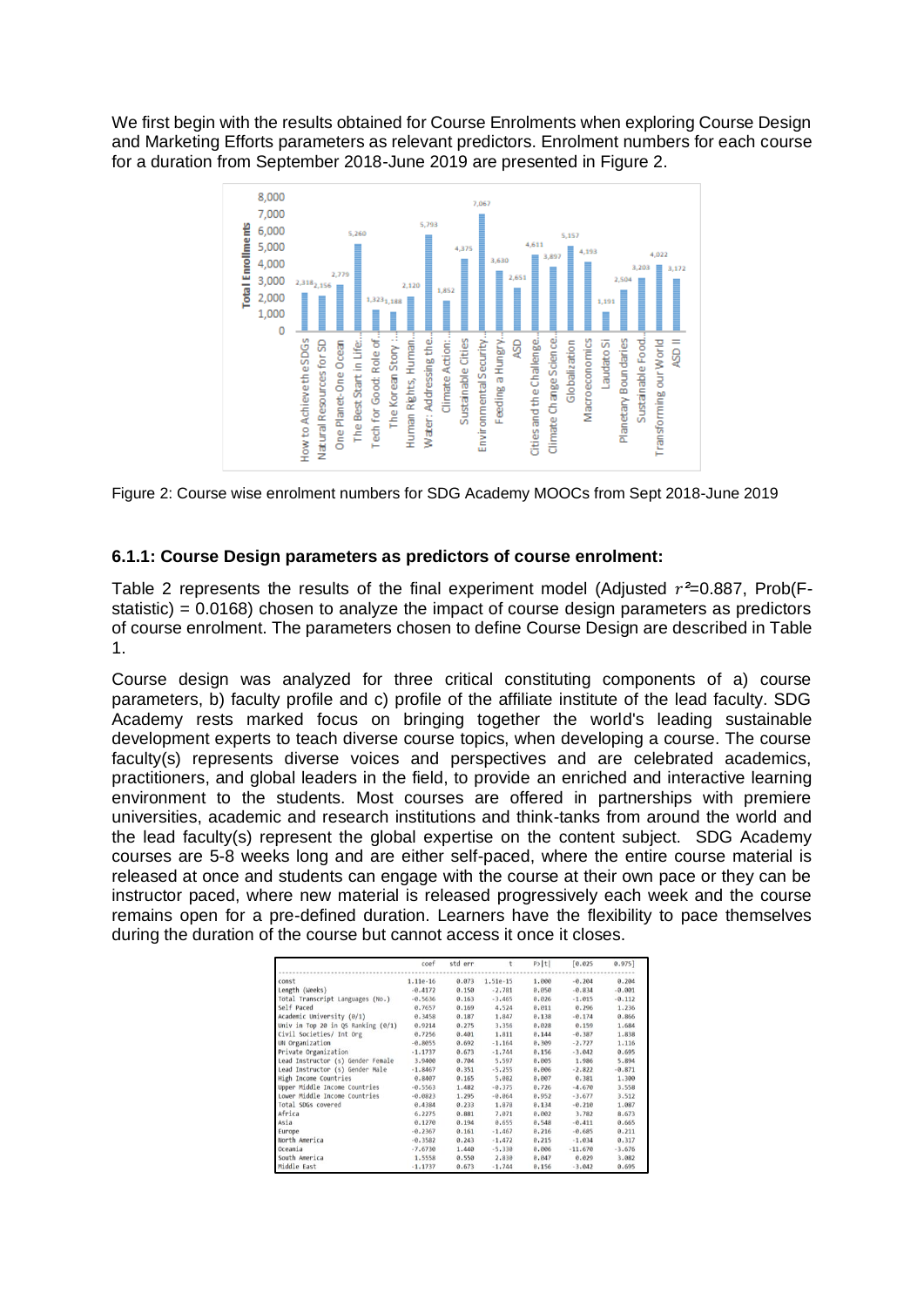Table 2: Summary for results for Course Design parameters as predictors for total enrolment

Upon analysis of course components it was observed that length and nature of the course emerged as two main predictors for the student enrolment. The length of the courses predicted the enrolment numbers strongly ( $p=0.050$ , coef=  $-0.4172$ ). The coefficient was negative indicating that learners prefer courses which are shorter in nature. Self-Paced nature of the course also predicted the enrolments (p=0.011, coef=0.7657) indicating that a higher number of students preferred taking the course at their own pace with complete freedom of access to all course components. Self-paced courses lack the interactive components embedded in the course design of instructor paced courses like moderated discussion forum, multiple faculty webinar sessions and access to the full course cohort in a defined time duration. But they are more learner centric in their approach and open up the curriculum for the students to create their own learning pathways. Since the majority of SDG Academy learners, as reported in the literature review, are working professionals with advanced degrees, the shorter courses and self-paced courses both, give them the flexibility of time and working per their convenience. The learners are free to take the course in its entirety or engage in modular information based on their personal learning goals.

The SDG Academy courses are designed to provide unrestricted access to education to learners without the barriers of geography, economy or learner profile. The courses currently offered in English, provide content transcripts in multiple languages, to reach out to students across language barriers as well. It was also observed that the availability of video transcripts in multiple languages (p value=0.026, coef=-0.5636) significantly predicted the total enrolment numbers. The negative coefficient for total transcript languages however might be an artefact and not representative of the learners' preference for single language courses. Currently, SDG Academy courses with the highest number of transcript languages are long, full length courses which are 8-12 weeks long. And as observed from the data above, learners prefer shorter courses which can be absorbed quickly. Hence, the negative coefficient might reflect their disfavor to longer courses (which have the transcripts in multiple languages) rather than the multilingualism of the MOOC itself.

Learners' decision for course enrolment also takes into consideration the ranking of the university in the international landscape. MOOCs are widely celebrated for bridging the knowledge gap by bringing together the education from the most renowned institutes in the world to the doorsteps of learners across geographical barriers. While a restricted number of students can participate in the on-campus learning programs offered by the topmost universities, learners want to leverage the online medium to access the same high-quality education outside the confines of a classroom. The presence of a university in the top 20 QS ranking of the universities predicted the course enrolments adequately (p=0.028, coef=0.9214) indicating the intent of the learners across economies, geographies and learner profiles to learn about the agenda of sustainable development from the best academic institutions globally.

In addition, the relationship between the geography of the facilitating institute, lead faculty and enrolment figures were also considered. The results demonstrated that the geographical background of the lead faculty(s)'s affiliate institute, significantly predicted total enrolment figures. Higher enrolment trends were observed for the courses where the lead faculty for the course came from institutions or universities from high income countries ( $p=0.007$ , coef= 0.8407). As reported before, around 35% of the SDG Academy participants come from middle income and low-income economies and this preferential trend might be indicative of their intent to access resources and education from the topmost academic institutions from the developed world in an affordable and flexible set up. This preference can also be explained through an extension of the user preference for universities in top 20 QS ranking demonstrated above. In the last two years, 19 out of 20 top universities in the world belong to high income economies, hence explaining the user consideration for course enrolments. Courses with lead faculty from Africa (p= 0.002, coeff=6.2275)and South America based institutes (p=0.047, coef=1.5558)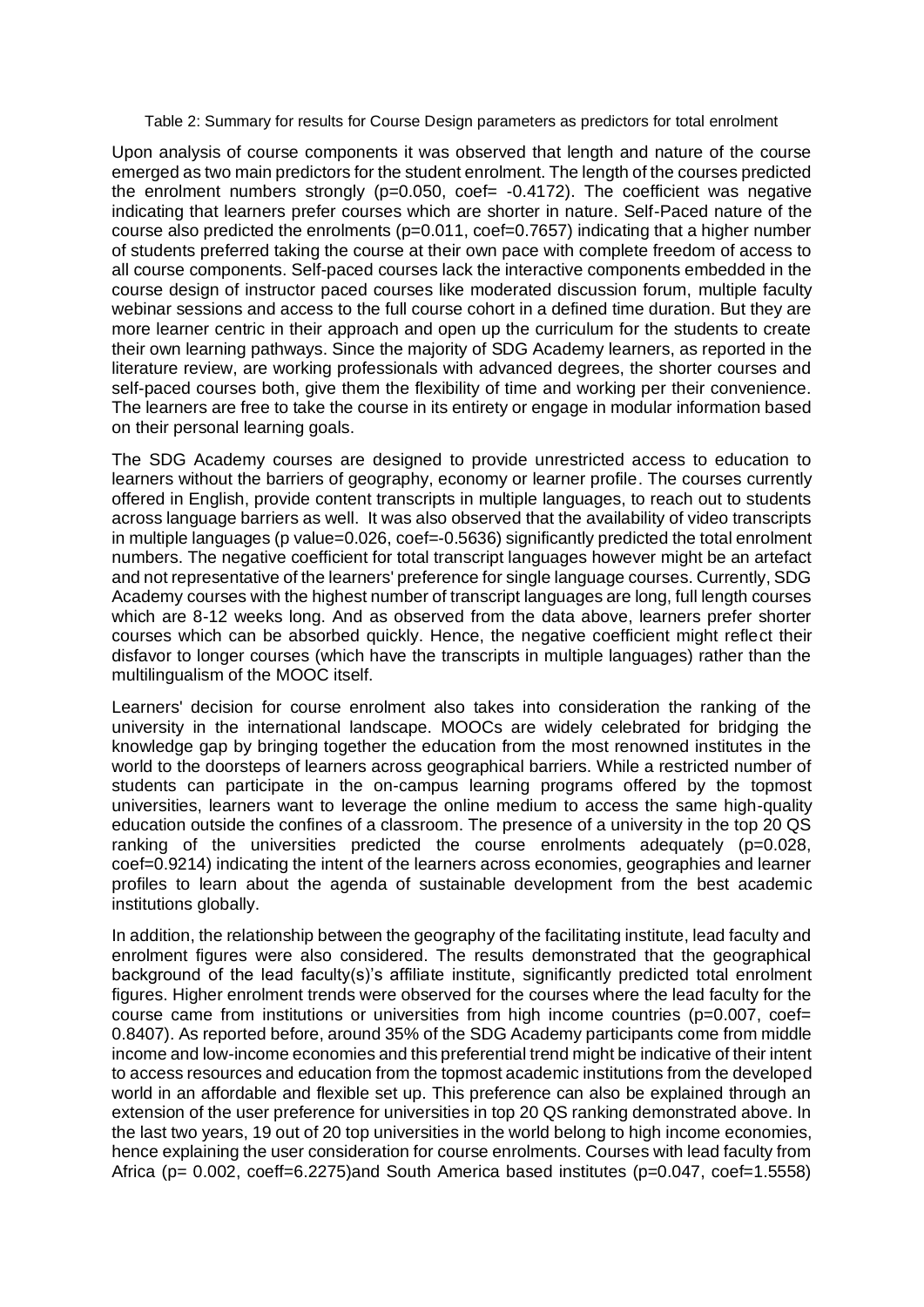also predicted the total enrolments strongly indicating the students' preference for higher representation and diversity in academic voices and perspectives especially when teaching about the inherently inclusive agenda of sustainable development. Courses with lead faculty from Oceania (p=0.006, coef= -7.6730) inversely predicted the course enrolments.

Report on faculty profile on course enrolments yielded interesting observations with the gender of lead faculty predicting the student enrolments. It was observed that the presence of a female faculty well predicted the enrolment ( $p=0$ . 005, coef= 3.9400) positively, as opposed to the presence of a male faculty (0=0.006, coef=-1.8467) demonstrating the gravitation of learners towards courses which are taught by the female experts in the field.

## **6.1.2: Marketing Efforts parameters as predictors of course enrolment:**

With the explosion in the number of MOOCs being made available to the users every year, abundant options are available for learners to pick and choose courses which best suit their requirements. Facilitated by the shrinking of the digital divide, efficient marketing strategy can serve as an effective vehicle to promote these courses to the learners from far and wide corners of the world. At a recent conference organized by Open edX (Class Central, 2019), Ignacio Despujol, of the Universitat Politecnica de Valencia (with 71 courses and more than 1.5 million enrolments, UPV is one of Europe's top MOOC producers) also discussed the critical role digital marketing can play in making the MOOCs reach learners. SDG Academy leverages social media, email blasts and periodical newsletters to promote its courses to alumni from other courses and a wider audience.

|                                             | coef       | std err | t         | P> t  | [0.025]   | $0.975$ ] |
|---------------------------------------------|------------|---------|-----------|-------|-----------|-----------|
| const                                       | ø          | 0.031   | ø         | 1.000 | $-0.099$  | 0.099     |
| No of weeks the promotion ran               | 0.9793     | 0.070   | 14.076    | 0.001 | 0.758     | 1.201     |
| Newletter Mentions                          | $-1.3999$  | 0.159   | $-8,792$  | 0.003 | $-1.907$  | $-0.893$  |
| Total clicks on the news link               | $-0.4496$  | 0.112   | $-4.032$  | 0.027 | $-0.804$  | $-0.095$  |
| Total Email Blasts                          | 3.0184     | 0.344   | 8.765     | 0.003 | 1.922     | 4.114     |
| Total 'Opens' for the blasts                | 5.7446     | 0.827   | 6.944     | 0.006 | 3.112     | 8.377     |
| Total clicks                                | 0.0238     | 0.212   | 0.112     | 0.918 | $-0.651$  | 0.699     |
| Facebook Total Posts                        | 5.1397     | 0.808   | $-6.362$  | 0.008 | $-7.711$  | $-2.569$  |
| Facebook Total Posts Paid                   | 1,6755     | 0.381   | 4.403     | 0.022 | 0.464     | 2.887     |
| Facebook Total Reach/Views                  | $-2.3750$  | 0.272   | $-8,736$  | 0.003 | $-3.240$  | $-1.510$  |
| Facebook Total Reach/Views Paid             | $-4.1747$  | 0.340   | $-12.280$ | 0.001 | $-5.257$  | $-3.093$  |
| Facebook Total Shares                       | 2.4812     | 0.479   | 5,184     | 0.014 | 0.958     | 4.004     |
| Facebook Total tagged posts for this course | $-10.4139$ | 1.234   | $-8,440$  | 0.003 | $-14.341$ | $-6,487$  |
| Twitter Total Posts                         | 5.0605     | 0.476   | 10.635    | 0.002 | 3,546     | 6.575     |
| Twitter Total Impressions/Views             | $-5.8773$  | 0.531   | $-11.064$ | 0.002 | $-7.568$  | $-4.187$  |
| Total Retweets                              | 9.5334     | 0.776   | 12,285    | 0.001 | 7.064     | 12.003    |
| Total Tagged posts/ mentions on Twitter     | 4.0881     | 0.497   | 8.231     | 0.004 | 2.507     | 5.669     |
| LinkedIn Total Posts                        | $-0.3443$  | 0.946   | $-0.364$  | 0.740 | $-3.356$  | 2.667     |
| LinkedIn Total Reach/Views                  | $-5.0082$  | 0.952   | $-5.261$  | 0.013 | $-8.038$  | $-1.979$  |
| LinkedIn Total Shares                       | $-0.1008$  | 0.098   | $-1.030$  | 0.379 | $-0.413$  | 0.211     |

Table 3: Summary for results for Marketing Efforts parameters as predictors for total enrolment

Table 3 represents the results of the final experiment model (Adjusted  $r^2=0.980$ , Prob(Fstatistic)= 0.00328) chosen to analyze the impact of social media and other digital marketing parameters as predictors of course enrolment. The parameters chosen to define Marketing Parameters are described in Table 1.

An analysis of marketing efforts demonstrated that online promotions have a significant impact on total enrolments across courses. Higher enrolments were observed, for courses which had a longer duration of promotional activities before the course launch (p=0.001, coef= 0.9793). Total number of course promotion weeks strongly predicted the course enrolments indicating the need for longer promotional campaigns before the launch of the courses, to reach out to learners from diverse parts of the world. Sustained long-term campaigns provide users with periodic updates and nudge their behavior towards course consideration, oft leading to conversion.

Course promotion through newsletter (p- 0.003, coef=-1.3999) and the total clicks on various news items (course promotion and non-course promotion news items) ( $p=0.0027$ , coef= -0.4496) inversely predicted the course enrolments. The SDG Academy newsletter reaches out to over 100,000 contacts, which are comprised of students, practitioners and experts from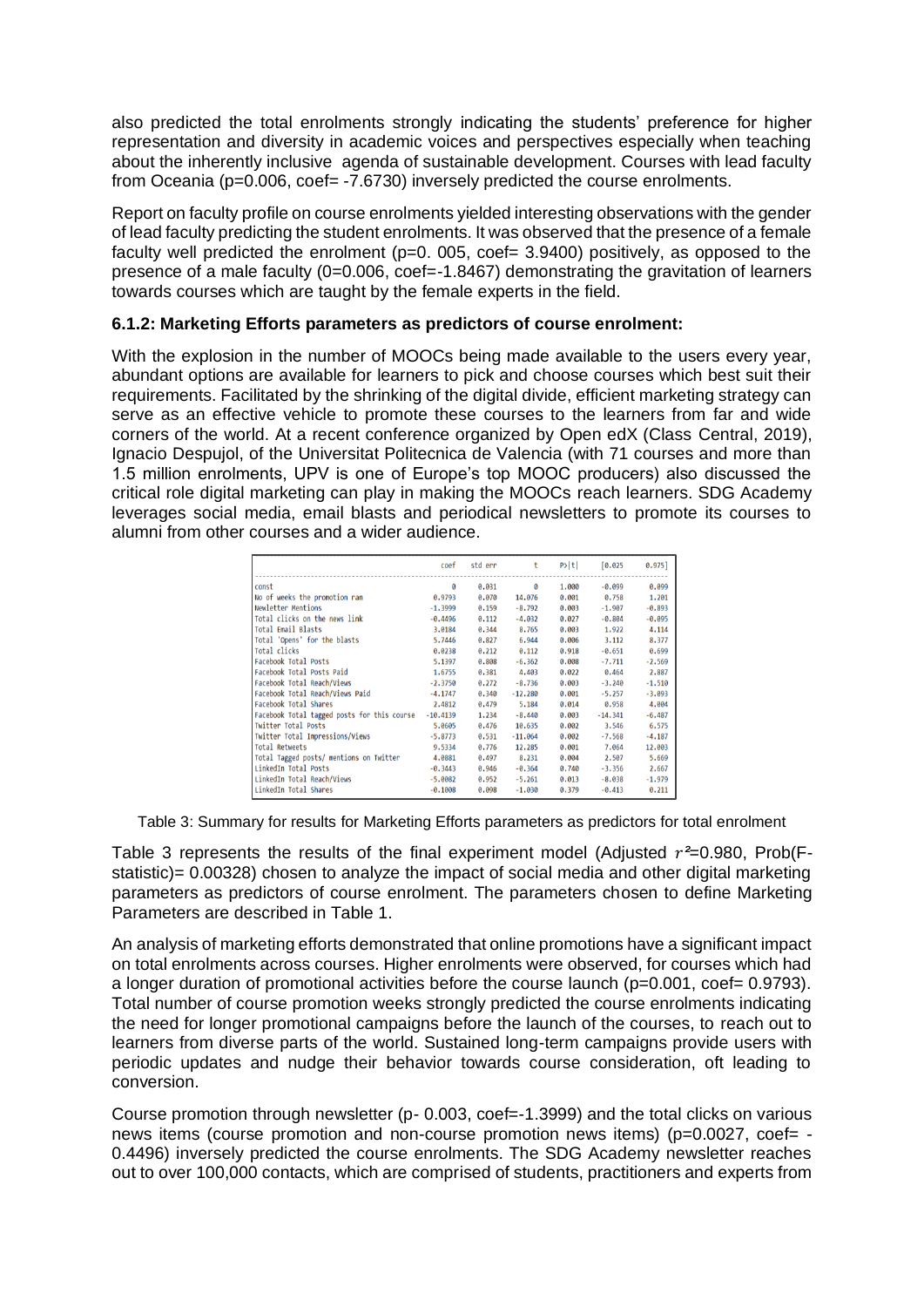the related fields related or unrelated to the courses. The newsletter community is large, untargeted and includes people with a diverse set of interests and only a subset of them constitutes active MOOC learners. Hence the negative coefficient does not denote an inverse correlation with enrolments as much as it indicates a passive relationship between the smaller number of interested people (a fraction of whom enroll in courses) against the large group the newsletter reaches out to.

This becomes further evident in the analysis of email blasts as predictors of enrolment. In contrast to the newsletter sent to a larger audience database, the email blasts are targeted towards a smaller, highly specific learner or practitioner community or a set of SDG Academy course alumni. Email blasts displayed a significant impact on total enrolments for that course (p=0.003, coeff= 3.0184). Total number of people who opened these targeted emails also strongly predicted enrollment (p-0.006, coef= 5.7446) reinstates the importance of audience analysis for designing effective marketing strategies. The data strongly emphasizes that reaching out to targeted audiences with a displayed interest in the MOOC topic or a related field yields higher dividends in terms of conversion to enrolment as opposed to a larger wider audience.

An analysis of various social media platforms which SDG Academy employs to promote its courses also yielded some interesting observations. Total promotional posts on Facebook  $(p=0.008, \text{coef}=5.1397)$  and Twitter  $(p=0.002, \text{coef}=5.0605)$  significantly predicted the enrolment numbers highlighting the importance of leveraging social media as channels to reach out to a wide base of interested audience members increasing the course visibility. Total shared posts on Facebook (p=2.4812, coef=0.014) were also strong positive predictors of enrolment indicating the community of global MOOC learners who get an opportunity to come together through social media platforms. Total tagged posts on Facebook significantly but inversely predicted the enrolments (p=0.003 coef=-10.4139). This might have been due to significantly higher activity in small cohorts of learners for individual courses, who actively engage in course content and its promotions, as opposed to uniform promotional campaign through SDG Academy or partner institutions for across courses.

Paid Facebook promotions are a strong predictor (p=0.022, coef=1.6755) of enrolment for the SDG Academy courses, giving them a greater chance of being noticed. Boosted Posts appear higher in users' news feeds, and target users based on their online behaviors, hence reaching out to a highly specific audience and attracting qualified and relevant traffic. With more than two billion users accessing Facebook and 126 million users on Twitter every month, targeted ad campaigns can help reach out to users based on their interest and build a community of sustainable development advocates (Statista, 2019). Platforms like Twitter also provide users an opportunity to often engage with the course faculty or experts directly (Twitter Retweets:  $p= 0.001$ , coef= 9.5334; Twitter tagged posts/mentions:  $p=0.004$ , coef=4.0881), get more personalized insights on their views and stay updated and share current information in real time.

A common theme of strong but negative coefficients was observed for the total reach/views (for Facebook  $(p= 0.003, \text{ coef} = -2.3750)$  and LinkedIn  $(p=0.013, \text{ coef} = -5.0082)$ ) and impressions (for Twitter ( $p= 0.013$ , coef=-5.8773)) for different social media platforms analyzed. Reach refers to the total number of people who see an ad while impressions, in context of Twitter, refer to the number of times a Twitter user sees a tweet—either in their feed, search results, or as part of a conversation. Neither "reach" nor "impressions" indicate that someone has interacted with the ad and hence do not represent actual engagements. These numbers are usually way larger as compared to engagement rates as an ad or promotional activity can show up in feeds for hashtags or keyword search. Hence the disproportionate difference between the large number of appearances/impressions of an ad against the smaller focused number of people who engage in (and a further subset of those who enroll in the courses), can explain the negative coefficient for the feature for course enrolment.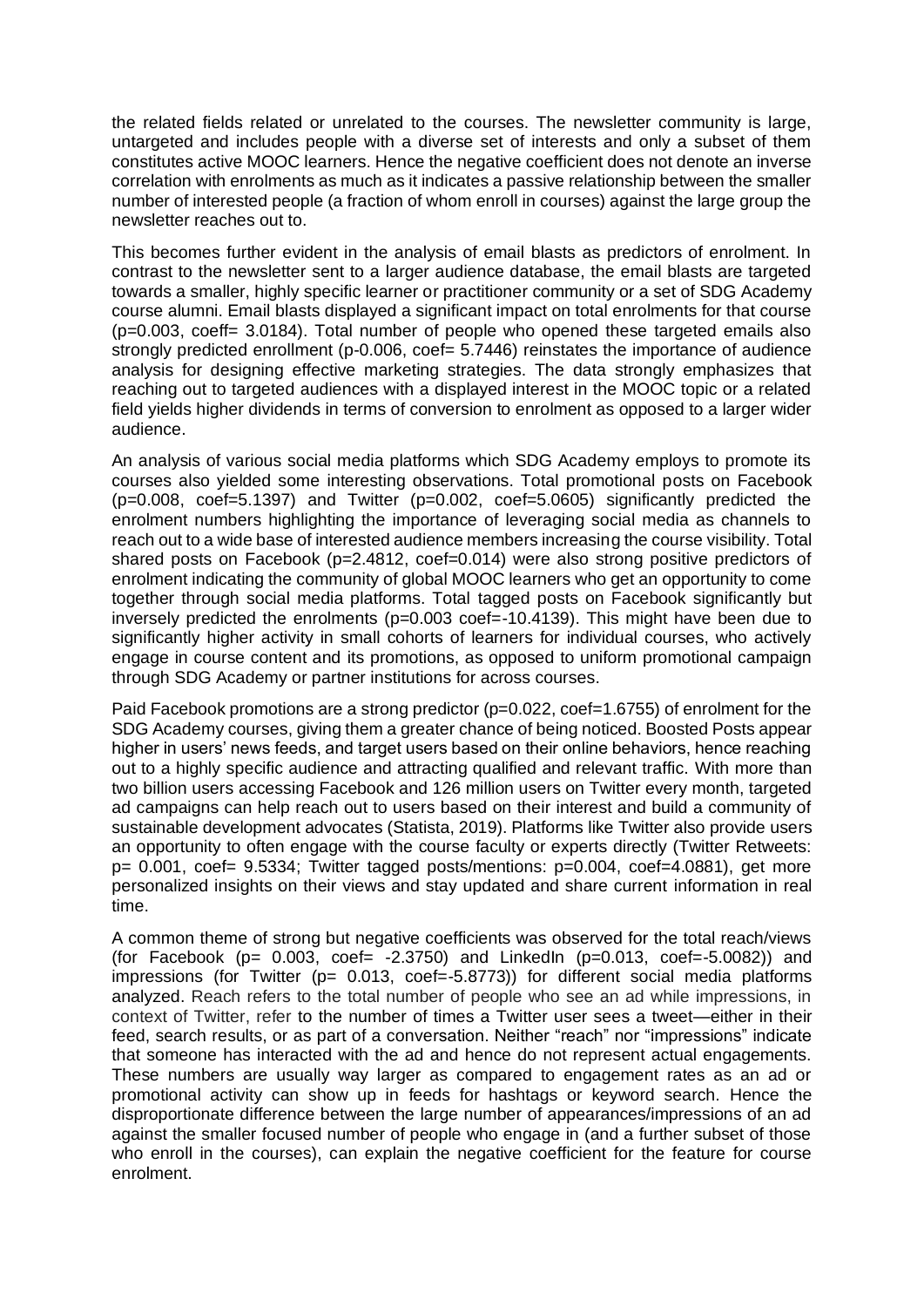We now analyze the results obtained for Course Completion (verified certificates issued) when exploring Course Design and Marketing Efforts as relevant predictors.



Figure 3: Course wise completion numbers for SDG Academy MOOCs from Sept 2018-June 2019

### **6.1.4: Course Design parameters as predictors of course completion:**

With learners coming to the online learning environment with varied motivations, course completion becomes irrelevant as an overarching indicator for success. It can certainly be considered as one of the factors contributing to the effectiveness of a course. For SDG Academy courses, we consider dissemination of verified certificates as the marker for course 'completion' due to the limitations of the available data. Verified certificates act as a proof of course completion, irrespective of the motivation; they can be used as an evidence for professional/academic reasons or personal encouragement for further learning.

This study intends to explore three principal components of course design, (a) course components, b) faculty profile, c) in-course interactions, to understand if it has an influence on the students' decision for opting for the edX verified certificate. Table 6 represents the results of the final experiment model (Adjusted *²*=0.989, Prob(F-statistic)= 0.00969) chosen to analyze the impact of course design parameters as predictors of course completion. The parameters chosen to define Course Design are described in Table 1.

|                                         | coef      | std err | t          | P >  t | [0.025]   | 0.975]   |
|-----------------------------------------|-----------|---------|------------|--------|-----------|----------|
| const                                   | 4.857e-17 | 0.023   | $2.15e-15$ | 1.000  | $-0.097$  | 0.097    |
| Verfied Track Enrollments               | 0.9140    | 0.111   | 8.251      | 0.014  | 0.437     | 1.391    |
| Average Length of Videos (min)          | $-0.9746$ | 0.153   | $-6.388$   | 0.024  | $-1.631$  | $-0.318$ |
| Average Video Completion %              | $-0.7532$ | 0.156   | $-4.829$   | 0.040  | $-1.424$  | $-0.082$ |
| Active Learners/Day                     | $-0.3509$ | 0.088   | $-3.968$   | 0.058  | $-0.731$  | 0.030    |
| Lead Instructor (s) Gender Female       | $-1.3682$ | 0.249   | $-5.498$   | 0.032  | $-2.439$  | $-0.297$ |
| Lead Instructor (s) Gender Male         | 0.5737    | 0.142   | 4.046      | 0.056  | $-0.036$  | 1.184    |
| High Income Countries                   | $-0.3469$ | 0.059   | $-5.852$   | 0.028  | $-0.602$  | $-0.092$ |
| Upper Middle Income Countries           | $-0.0121$ | 0.075   | $-0.160$   | 0.887  | $-0.336$  | 0.312    |
| Lower Middle Income Countries           | 0.2074    | 0.142   | 1.463      | 0.281  | $-0.403$  | 0.817    |
| Total Geographical Diversity of faculty | $-0.2288$ | 0.034   | $-6.675$   | 0.062  | $-0.376$  | $-0.081$ |
| Required Readings Total                 | $-0.4377$ | 0.088   | $-5.002$   | 0.038  | $-0.814$  | $-0.061$ |
| Required Readings 2-3/week (0 or 1)     | $-0.1529$ | 0.040   | $-3.834$   | 0.062  | $-0.324$  | 0.019    |
| Total Number of Assessments             | $-0.0363$ | 0.100   | $-0.362$   | 0.752  | $-0.468$  | 0.395    |
| <b>Total Ouestions</b>                  | $-0.1989$ | 0.057   | $-3.460$   | 0.054  | $-0.446$  | 0.048    |
| Number of sessions                      | 0.2902    | 0.200   | 1.449      | 0.284  | $-0.571$  | 1.152    |
| Total Faculty who took the sessions     | 2.0538    | 0.253   | 8.133      | 0.015  | 0.967     | 3.140    |
| <b>Total TA Discussion Posts</b>        | 4.1754    | 1.952   | 2.139      | 0.166  | $-4.222$  | 12.572   |
| Average weekly TA Discussion Posts      | $-5.4501$ | 1.964   | $-2.776$   | 0.109  | $-13.899$ | 2.999    |
| <b>Total Student Discussion Posts</b>   | 0.4464    | 0.729   | 0.612      | 0.603  | $-2.691$  | 3.584    |
| Average Weekly Student Discussion Posts | 0.0407    | 0.689   | 0.059      | 0.958  | $-2.922$  | 3.003    |
| Number of TA Emails Sent                | $-1.2613$ | 0.272   | $-4.642$   | 0.043  | $-2.430$  | $-0.092$ |

Table 4: Summary for results for Course Design parameters as predictors for total completion

Table 4 presents some interesting findings for the course design features predicting completion.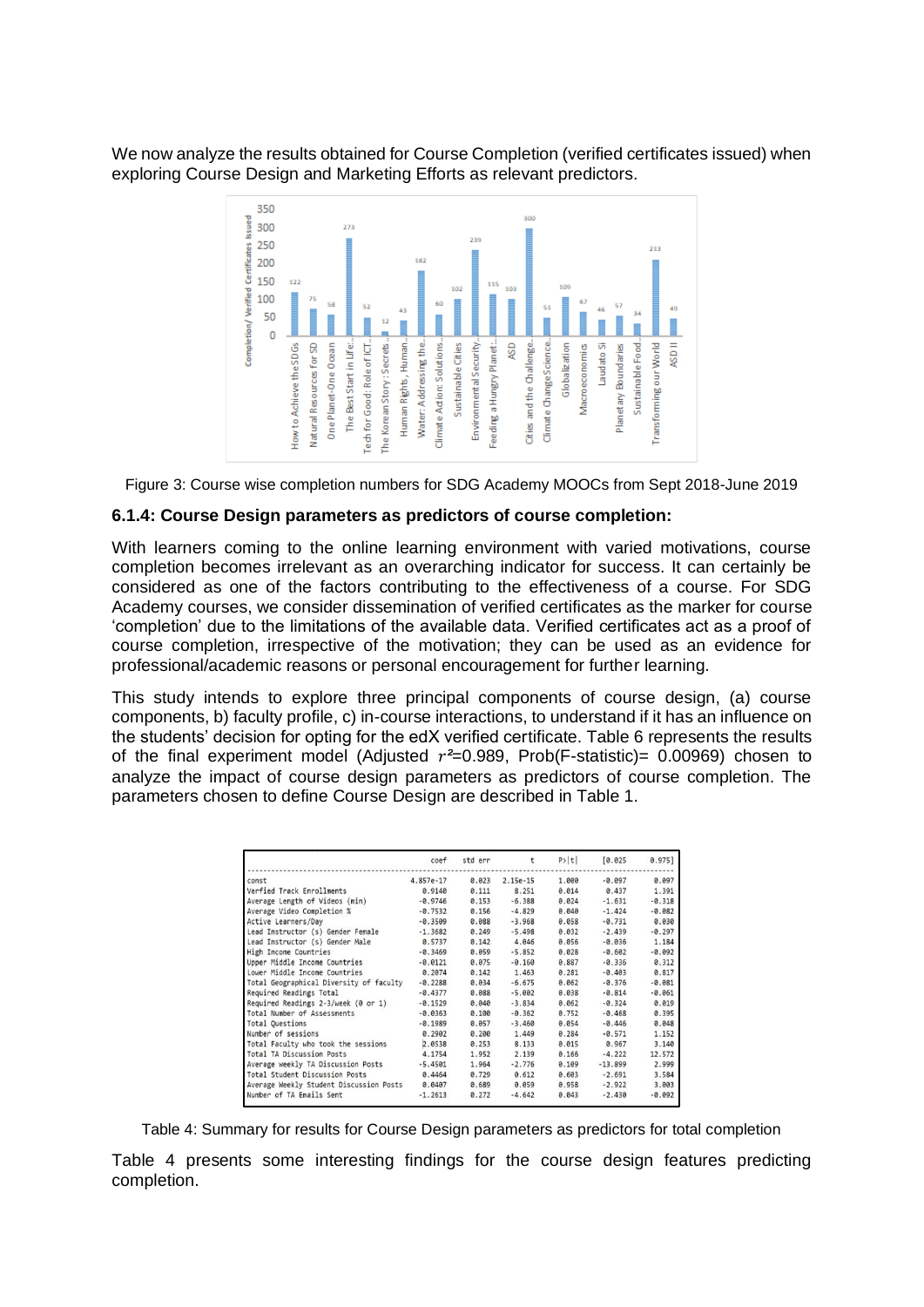In Course Components, verified track enrolments, i.e. learners who enrolled in the course with an intention to obtain a verified certificate, positively predict course completion (p=0.014, coef= 0.9140). SDG Academy trends demonstrate that over 85% of learners who enroll in the verified track, successfully complete the course requirements for passing the course and obtain the certificates. The same trend is reflected in this study indicating that the learners who enroll in the course with the motivation to earn the certificate and pay the fees associated with the same upfront, put in the required time and effort towards taking the course in its entirety and successfully receive the certificates.

As expected, average video length in a course predicts the course completion successfully, with a negative coefficient (p=0.024, coef= -0.9746). The evidence for the attention span of users in an online learning environment is varied, however increasingly large data evidence points towards the low time spans for which learners can focus their attention. Shorter videos also support the open online environments where learners, a majority of which are employed professionals with a paucity of time, can absorb shorter modular information, based on their learning goals. SDG Academy analytics also reflect that the courses which perform well and are most popular with users, have 9-10-minute videos amongst several other course design factors.

The evidence of this further lies in average video completion negatively but successfully predicting the completion ( $p= 0.040$ , coef=  $-0.7532$ ). Not all users who complete the course watch full videos. Video watch rates are generally higher for the first few modules of SDG Academy courses and start declining over the weeks. Once learners get familiar with the course material they start skipping or forwarding through the videos or skimming through transcripts to understand the course material.

Total number of readings mandatory for course completion  $(p= 0.038, \text{coef} = -0.4377)$  and total assessment questions ( $p=0.054$ ,  $p=-0.1989$ ) for a course well predicted the course completion with inverse coefficients indicating the preference of learners for courses with lighter workload. While intense course loads are accepted norms and managed by learners in offline classrooms, they seem to adversely impact a students' learning journey in an online environment. Since MOOCs are driven by self-motivation, excessive readings and assessments might act as a deterrent in faster completion of a course and motivate a learner to drop out.

When analyzing in-course interaction and its potential impact on course completion, it was observed that the number of faculty taking live webinars during the course duration (p=0.015, coef= 2.0538) strongly predict completion rates. Learners appreciate the opportunity to interact with the faculty directly and it provides them with additional encouragement or push to finish the entire course. Courses with higher numbers of faculty engaging in the live sessions see an increased level of engagement from students, which in turn is reflected in the higher completion rates. The number of reminder emails sent by the teaching assistant (TA) managing the instructor paced courses negatively predicted the course completions ( $p= 0.043$ , coef=-1.2613). While TA emails play an important role in reminding learners of the key deadlines, important updates etc, a threshold effect seems to be at play with courses with 3 or more emails sent out by the TA per week have displayed lower completion rates. This however is a correlation and might not be the explanatory cause for the inverse prediction.

Results of analyzing faculty profiles for their potential impact on completion demonstrated a strong prediction albeit with negative coefficients for female faculty (p=0.032, coef=-1.3682) and faculty affiliate institutes from high income countries (p=0.028, coef= -0.3469). We find these results challenging to explain and would encourage more data collection from a higher number of courses in order to make a conclusive statement.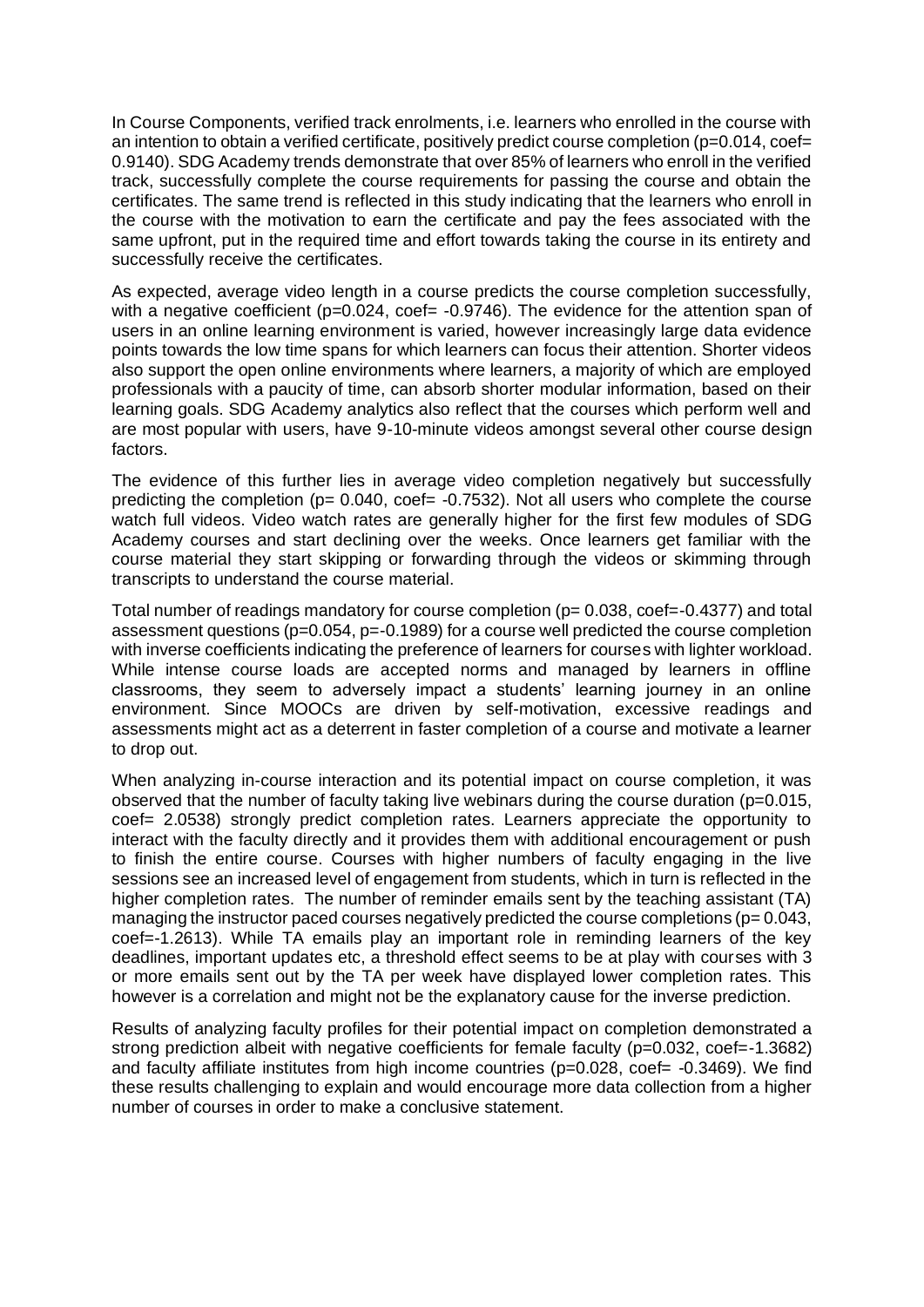An analysis of marketing parameters demonstrated that promotional efforts did not seem to predict the completion rates for a course in an online environment.

## **6.2 RQ 2: Why do learners enroll in courses on Sustainable Development?**

The analysis of the survey led to identification of the chief motivation factors which encourage learners to enroll in courses on Sustainable Development.



Figure 4: Learner motivations

68% of learners who responded to the survey question regarding their motivation, selected more than one reason as their motivating factor for enrolling in the course. Most MOOCs environments focus on completion and receiving verified certificates as success indicators for the course, however the results of the survey indicated that the learner decision is influenced to a large extent, by personal and academic factors along with professional motivations.

The highest number of choices (62%) were made for 'personal growth/enrichment' indicating that unlike technical courses which lead to direct vocational impact and are driven by professional intent, courses on sustainable development appeal to learners on a personal level and they enroll to enhance their own understanding of their imminent worlds and its challenges. 41.40% of all people who chose "Personal growth/enrichment' came from high income economies and 48% were women.

Learners might not be motivated by professional gains as their primary factor of choice, however it certainly can be one of the reasons for enrolling in the courses as is demonstrated by the second most preferred selection 'hope it could advance my career' (38%). 37% of people who chose 'advance my career" were from lower middle-income economies and 44% respondents were women.

Students' preference for learning for self-motivation, capacity building and growth, is further highlighted by the next most preferred choice of the learners for taking the courses 'found the topic interesting and joined out of general curiosity' (37%) which was selected by 51% women from high income economies.

Motivations reflecting academic outcomes or ambitions were also highly reported with 21% selections for 'topic relevant to academic/school curriculum' and 20% choices for 'topic relevant for research'. A large number of learners also reported leveraging these courses to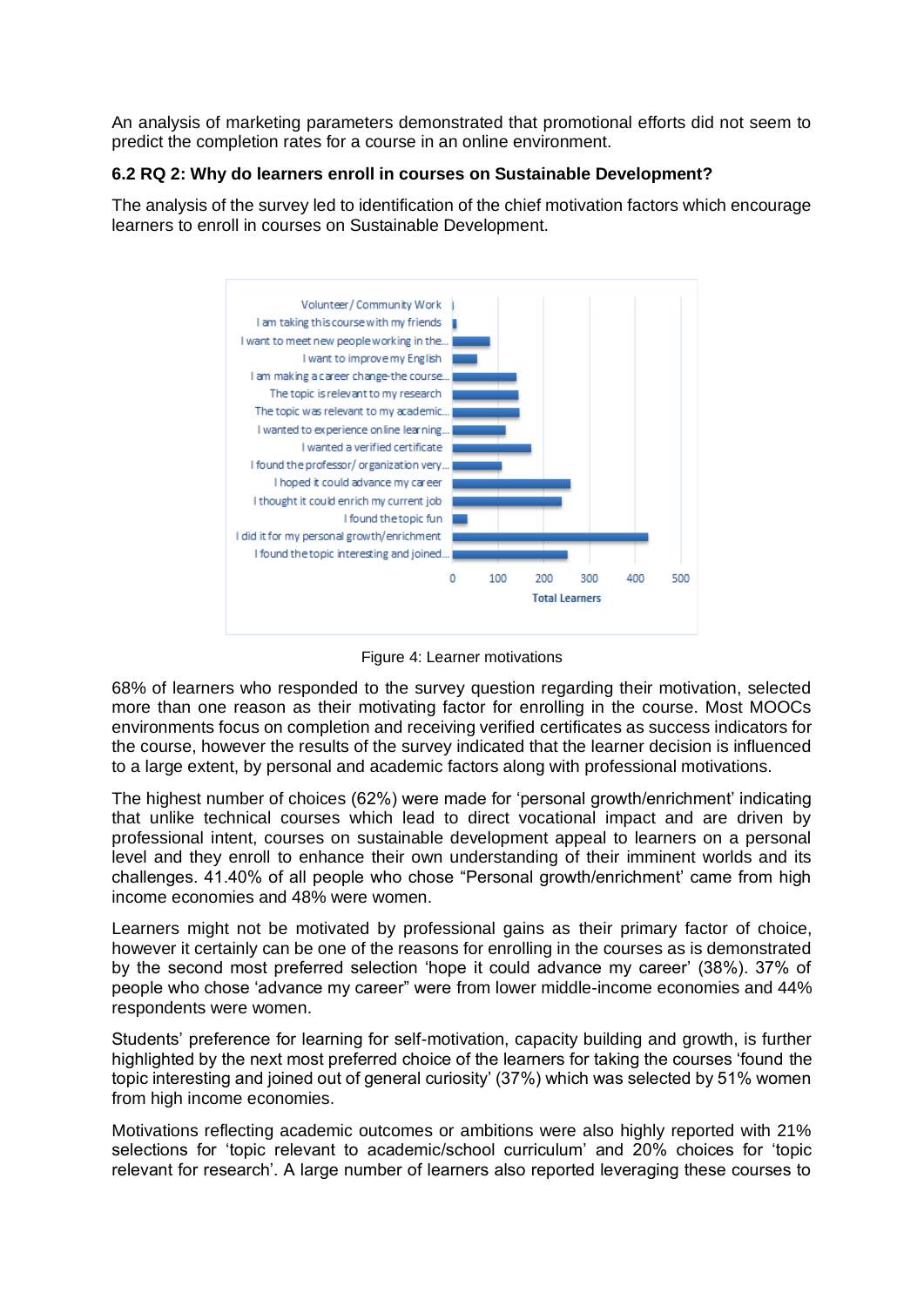gain information which could provide foundational knowledge for the career transitions they planned to make.

Interestingly 17% selections were made for 'wanted to experience online learning', 12% for 'wanted to meet new people working in the same sector' and 8% for 'want to improve my English' highlighting the social aspirations which MOOCs offer to fulfill.

Only around 25% choices were made for 'Wanted a verified certificate' as the guiding motivation for enrolling in the course and 88% of these learners who had chosen receiving the verified certificate as their primary motivation finally ended up receiving a verified certificate. 40% of these learners were women and 36% came from high income economies. 32% of these people who reported Verified Certificate as their primary motivation felt that the certificate would be useful for their current/ future jobs while 47% wanted to add it to their resumes or professional profiles as a proof of completion.

Learners were also given the option of providing an open-ended response if their motivation was different from the ones which were provided in the options. Over 2% learners (all from high income economies, 20% women) who reported 'other' motivation, cited that the learnings from the MOOC will help them understand the challenges faced by people due to exclusion and inequality and provide them with a knowledge base for their volunteer work, or the work they are doing at the community level in personal capacity or in association with a nonprofit organization. This motivation is unique to the MOOCs in the field of development and demonstrates the need for dissemination of knowledge at scale to mobilize communities and work at ground level.

Motivations also differed by geographies with over 70% of people from high income economies citing 'personal growth/enrichment' as one of their principal motivations followed by 'found the topic interesting'. Obtaining a verified certificate was one of the top 5 reasons (Figure 5). The results differed for learners from Lower middle-income countries (Figure 6) who chose 'found the topic interesting' as their most chosen motivation followed by 'enrich my career' and 'found the topic fun'. Prestigious professor/institutions were one of the top 5 reasons. Obtaining a verified certificate was not a priority.



Figure 5: Motivations of learners from High income countries



Figure 6: Motivations of learners from Lower middle income countries

25% of learners from Low income economies cited 'personal growth and enrichment' as their primary motivation followed by 25% opting for enriching current job, 17% for advancing career and17% for getting a verified certificate.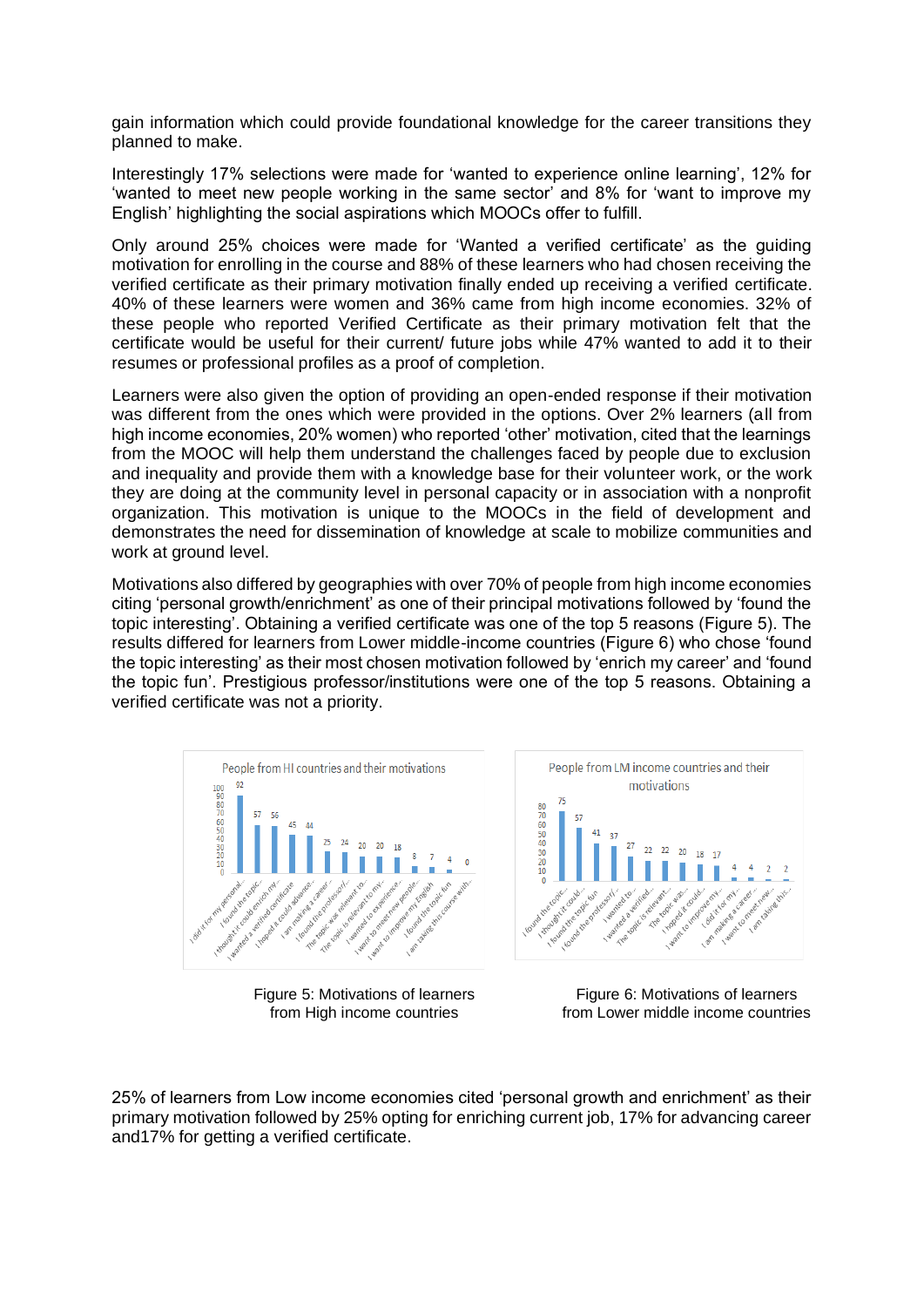

Figure 7: Motivations of learners from Low income countries

The geographical variations in the results demonstrate that Learners from lower middle- and low-income countries see online courses as an avenue for future career growth while learners from high income economies prefer taking these courses for personal enrichment or growth.

### **RQ 3: What impact do Sustainable Development MOOCs have on a learners personal, academic or professional life?**

34% of the survey participants reported that their expectations from the MOOC they participated in was completely fulfilled, while 53% reported it to be very fulfilled. 11% reported that their expectation was somewhat fulfilled with less than 1% reporting it to be little or least fulfilled (Figure 8).

90% of the respondents reported that the knowledge gained from the MOOC helped in their personal, professional or academic lives (Figure 9).





Figure 8: Extent of fulfillment of learner expectations from the course



Thematic analysis of the user responses describing the impact of SDG Academy MOOCs on their personal, professional and academic life demonstrated that 40% of the learners found that these courses provided them with fundamental knowledge about the issue of sustainable development (Figure 10). It was new information that enriched their minds and opened their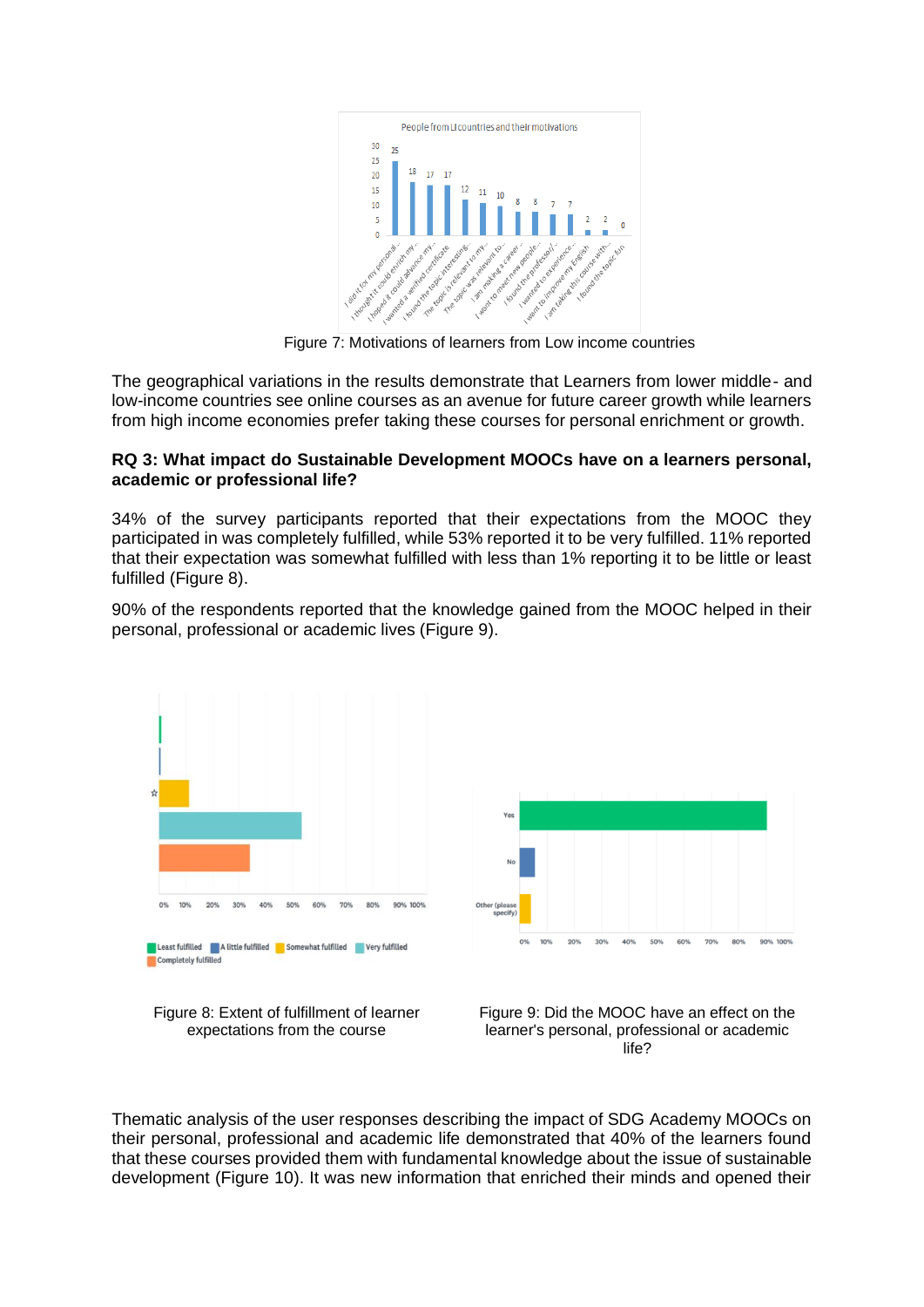perspective towards the current state of the world and the challenges and opportunities for attaining Agenda 2030. These learners did not report if this information would help them in their professional or academic lives but reported that the course added to their knowledge base and increased their awareness of the world. 17% of learners reported that the course added to their existing understanding of the SDGs and helped them deep dive into the subject matter. They reported understanding several specific topics in depth and becoming more well versed with the issues of sustainable development after taking the course.

9% of learners said that the course helped them in their professional lives, either by helping them with the project they were working on or building their capacity in the field of their work. They also reported that the knowledge obtained would support their job applications for new positions and make them stronger candidates for opportunities in the field of sustainable development. 7% of learners were academic researchers who found the course material to be a useful resource and added to their repository of information.

Around 4% of learners reported that the course has helped them grow in their personal lives. They have been able to become more aware and implement changes towards a sustainable living in their everyday lives owing to the knowledge received from the courses. Similar percentage of learners reported that the MOOC learnings have helped them become better negotiators for the SDGs in their discussions with their peers and friends, has supported them as an efficient resource in their school/university curriculum. Around 4% of respondents were academic professionals who reported that they have been leveraging these courses as a teaching aid for their in-classroom teaching sessions.

A small percentage of learners also reported that the course has increased their socio-political awareness, has supported them with their advocacy work with the government and other nongovernment organizations at local and national level and has helped them understand the depth of issues at local level for their work with the community. The knowledge provided them with confidence, supported their small-scale industry innovation projects, helped them build capacity for their teams and was an achievement to add to their professional profiles.



Figure 10: Impact percentages on learners' life

## **7. Conclusion and Recommendations**

The current work offers an insight into the factors which drive enrolments and influence course completion rates in an online learning environment. We also investigated the various motivational factors which impact a learner's decisions to enroll in a course on Sustainable Development and the impact these courses have on their personal, professional and academic lives. The analysis of quantitative data gathered from the edX backend from 20 courses on sustainable development offered by the SDG academy highlighted the importance of a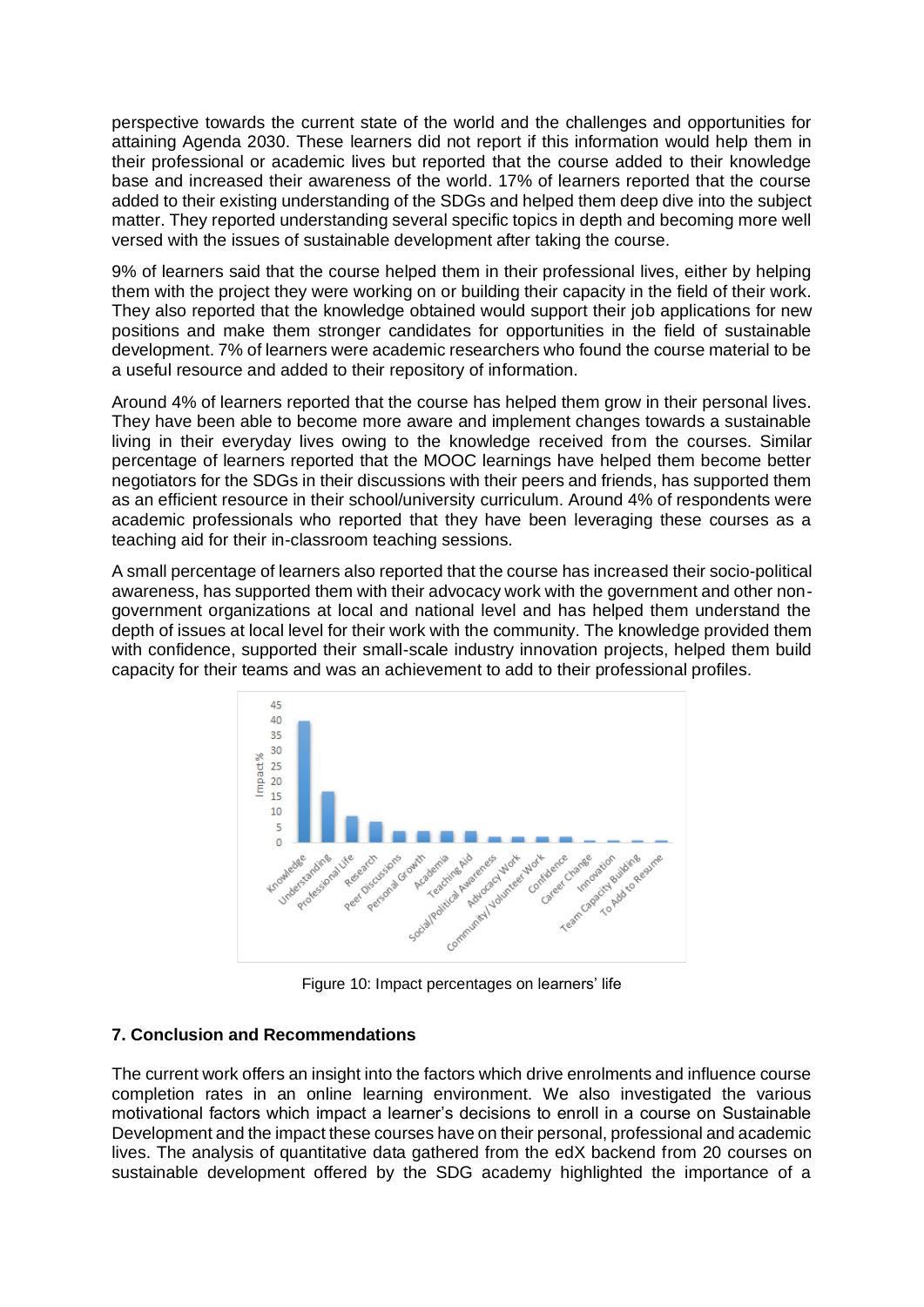strategic course design and the impact of the presence of reputed faculty and a renowned academic institution offering the course, in students' decision to enroll in the course. The study also emphasizes on the need of efficient marketing plans to reach out to learners from far and wide corners of the world, thereby increasing the course visibility and giving students an opportunity to enroll in the course. MOOC completion (students receiving a verified certificate) are predominantly driven by the course components, with learners demonstrating a preference for shorter self-paced courses, and the level of interaction between the course teams and the students within the course.

The study also provided a lens into student motivations and their variations, indicating that learners' decision to take MOOCs on Sustainable Development is primarily driven by personal motivators like increasing knowledge base and understanding, interest in the topic and their interest in exploring the online learning environment or social factors like meeting new people from the same field or motivation to improve their English through peer interaction. Professional development also appeared as one of the key motivations, with students taking these MOOCs to gain knowledge which could help improve their current or future vocational avenues. Obtaining a verified certificate was not one of the most commonly selected motivations, and most of the learners who opted for a certificate came from high income economies, indicating the role the price associated with the certificates might have to play in a learners' s motivation behind opting for a certificate.

An analysis of the learner responses for the impact of MOOCs on Sustainable development offered by the SDG Academy, indicated that these courses provided learners with knowledge and understanding about the current state of the world and the challenges and opportunities for achieving Agenda 2030. Learners reported that they learned about new information and strengthened old concepts. The courses also gave them a new perspective on sustainable living to apply on their everyday lives, equipped them with knowledge and gave them the confidence to engage in discussions with their peers, friends and in their advocacy work. These courses also built their professional capacity and provided effective resources for their academic and research work.

The study provides recommendations for a more effective MOOC design for teaching the complex issue of Sustainable Development, to enhance learner experience and provide enhanced access and inclusivity in an online learning environment. While the focus of this research is specifically on MOOCs in the field of Sustainable Development, insights gained from this study may be applicable when considering learners' enrolment, motivation, and completion in other areas of study.

### **Recommendations for creating engaging course components:**

- 1. Typical SDG Academy learners are early or mid-level professionals, men or women, employed in related fields with advanced degrees. This is very similar to the profile of the overall MOOC learners as reported in the literature review. The courses should be designed keeping in mind the profile, motivations and time commitments of the targeted user base. Since learners are employed professionals and are driven by their motivation to learn for personal growth and enrichment, courses should be self-paced, short and provide a flexibility in learning structure. Courses with 6-8 weeks of content worth seem to be most popular with the students. The course design should consider the paucity of time which the learner base struggles with, and modular components should be developed, allowing learners to either follow the predefined order of the course design or formulate their own learning pathway by selecting modules of their preference in an order they deem best aligns with their learning goals.
- 2. Course videos should be short and paced out through the course design. An inverse correlation with the average video completion and course completion rates indicates that not all the videos are watched in their entirety and for the full duration of the course. The video watching rates decline over time, allowing for the need of providing shorter (9-10 minute) videos as core course components and distributing them through the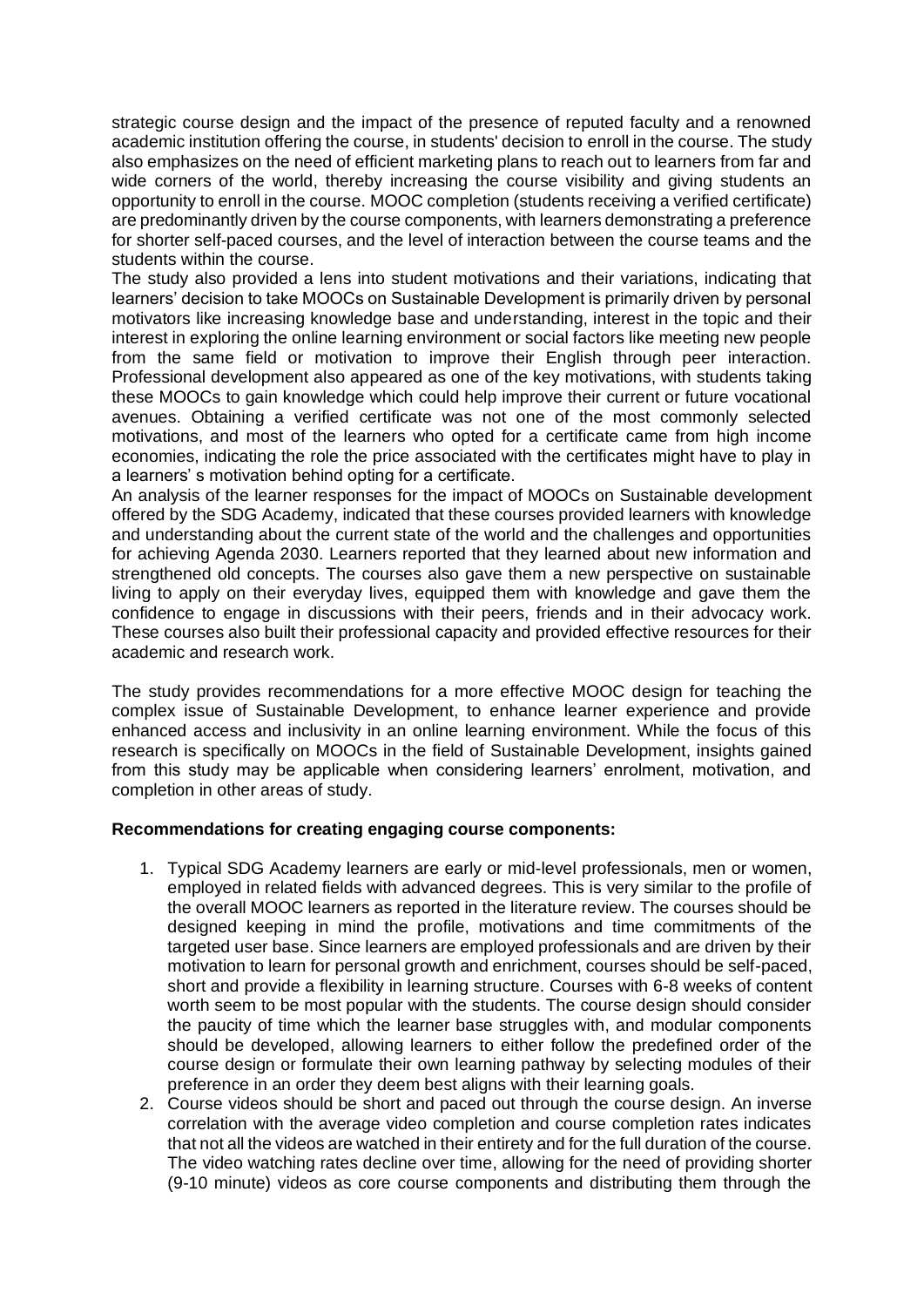weeks to not burden the learners. Additional audio-visual material can be provided as an optional learning segment allowing for learner driven choices of course components.

- 3. Readings, assessment and activities should be optimally designed to provide a seamless learning experience. Learning in a MOOC environment is driven primarily by a learner's personal motivation and excessive workload should not dissuade them from moving ahead or staying engaged with the course. One recommendation would be to find a balance between mandatory and optional components of course work, which will allow different users to engage with the reading material and take assessments guided by their own learning goals and level of engagement.
- 4. Multilingualism in a course can increase access and facilitate for inclusion of students from non-English speaking parts of the world. But as was observed in their report on motivation, students also enroll in MOOCs to improve their English by interacting with their peers in the course. One recommendation to allow for this balance would be to provide multilingual video transcripts and translated assessment material. In addition to the core readings provided with the courses, additional regionally relevant documents in the local language can be provided as reading material, allowing for higher contextualization and providing the learners with a flexibility to take the course in English or the translated language.
- 5. In-course interaction is extremely important for student engagement and motivation. Opportunities like webinars, Facebook live, hangout events etc. provide the learners an opportunity to interact with their course faculty directly. This simulates an offline learning environment and helps breaks the geographical barrier between the learner and the teacher. These interactions are highly encouraging and lead to increased engagement of students and encourage more and more students to complete the full course. An optimal level of engagement from the course team, in the form of reminder emails and updates, is also helpful in keeping learners engaged. However excessive communication (more than 2 emails/week) can be counterproductive and lead to students ignoring the emails.

## **MOOC organizing institute, faculty profiles and their influence on learners:**

- 1. MOOCs bridge the education gap by allowing learners to access high quality education from the most renowned institutes in the world by overcoming the geographical and financial barriers. Not all learners can participate in the on-campus learning programs but are highly motivated by the opportunity to access that same level of quality course material through online learning. The reputation of the course offering institute in the academic world is one of the biggest draws for the learners before enrolling in the courses. Since over 35% of learners in a MOOC environment came from low- and middle-income economies, their intent to access education from the topmost academic institutes at an affordable cost, reflects in higher enrolment numbers for courses offered by these institutes.
- 2. The profile of the lead faculty also drives the enrolment rates in an online course environment. Students gravitate towards courses offered by experts with reputed academic credentials. Courses should also ensure higher representation in faculty selection, as is evident by the student preference for courses taught by female faculty and diversity in academic voices demonstrated by higher enrolments for courses with female experts and faculty from Africa, and South America.

### **Marketing as an effective tool for increasing course visibility:**

1. With increasingly large number of institutes offering MOOCs every year, learners have a plethora of choice when looking for a course on a specific topic. Efficient marketing strategy can serve as a vehicle to increase the visibility of the courses. Social media platforms can be leveraged for their potential of large audience reach. A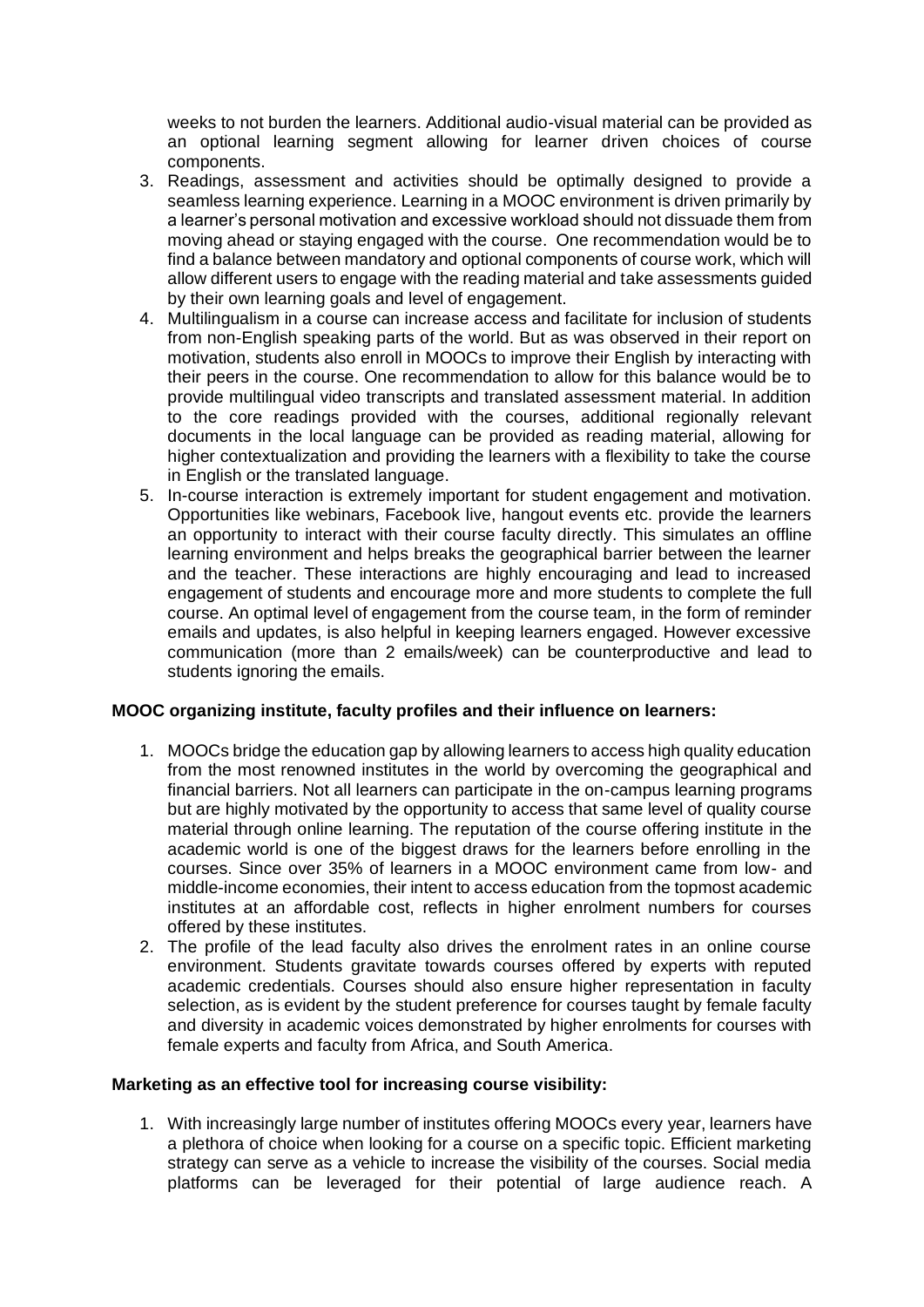recommendation would be to design promotions for a targeted user base. For MOOCs on issues like Sustainable Development, which unlike technical MOOCs driven by vocational impact, are more foundational and provide a knowledge base, the strategy should be to focus on engagement and not on reach or impressions. While reaching out to a wider audience base increases brand recognition, targeting a niche audience group based on their interest groups, would provide higher engagement leading to higher chances of conversion. Paid advertisements can prove as effective tools in identifying and reaching out to these selected audience along with email blasts shared with a smaller practitioner/learner cohort.

## **Role of Verified Certificate in MOOCs:**

- 1. Most MOOC creators and providers put a lot of focus on verified certificates as an indicator for MOOC success. However, as this study reveals, obtaining a verified certificate is only one of the many motivations which drive a learner to enroll in a MOOC. Not all learners who complete the full courses, opt for verified certificates, as learners are mostly driven by personal growth, professional capacity building and social factors to engage in the MOOC. Hence the recommendation would be to shift the focus from completion and certification to creating efficient course designs which would facilitate inclusive learning for students from different backgrounds and profiles. Offering modular learning in multiple languages, giving students an opportunity to engage with peers and faculty in the course, move at their pace and get required support when needed, should be the areas of work the course teams should focus on.
- 2. Learners who want Verified Certificates should also be provided with the opportunity to apply for scholarships and course subsidies, to overcome the financial barrier which the certificate cost poses. As seen from the study, most of the learners who receive a verified certificate currently, come from high income economies. Providing alternate financing options like geo pricing, scholarships and bringing down the cost associated with the certificates will encourage learners from all parts of the world equally to complete the course and apply for a verified certificate as a proof of completion and ensure that the MOOCs are open and inclusive for learners across geographical, demographics and financial barriers.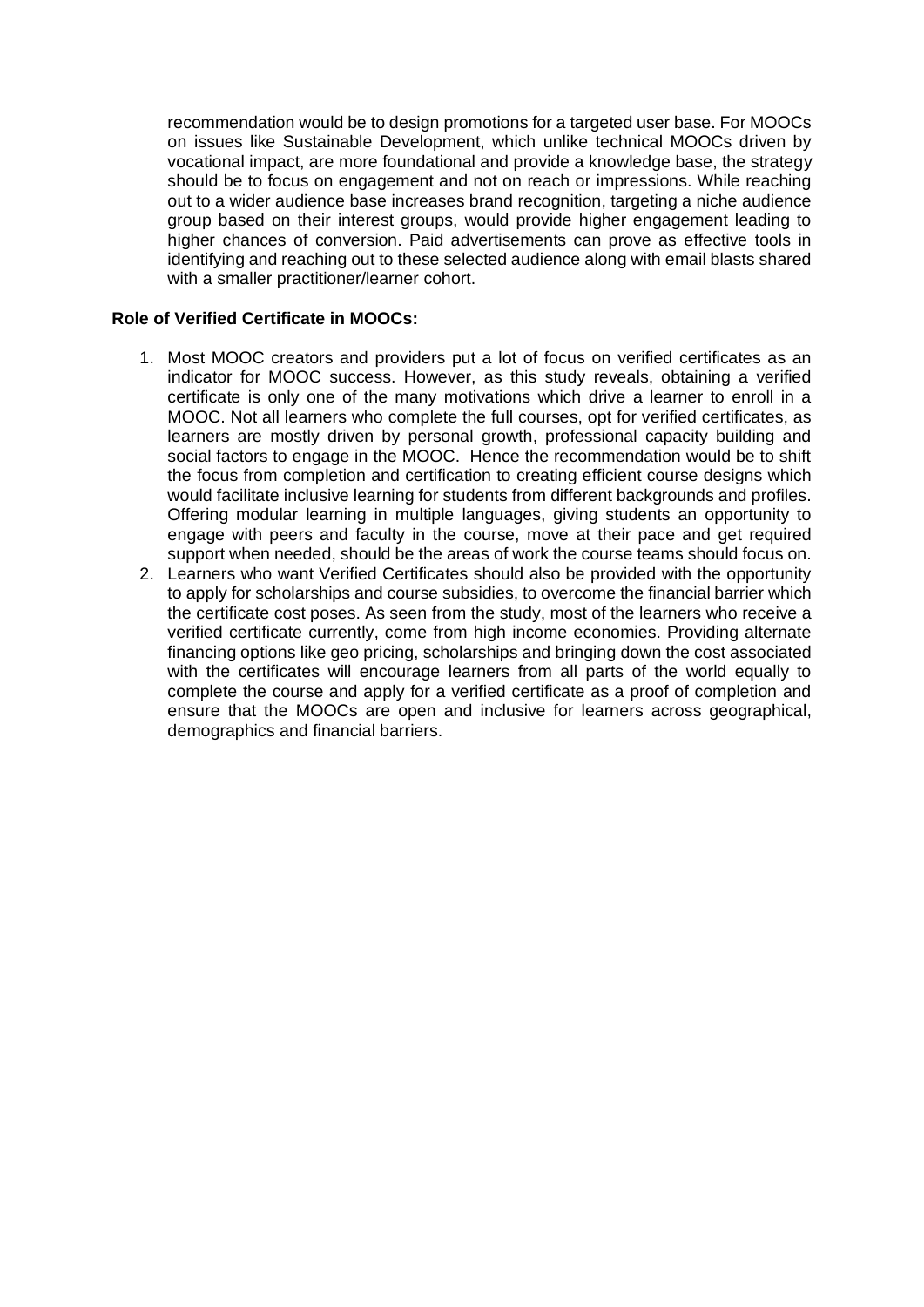## References

- 1. Barberà, E., Cristina, G., Zhang, J and Navarro, Fernández- Navarro. (2017). 'Factors Affecting MOOC Completion: The Perspective of Learning Support'. *11th annual International Technology, Education and Development Conference (INTED2017)*, 6-8 March, Valencia, Spain. Doi: 10.21125/inted.2017.0723.
- 2. Baturay, M. H. (2015). 'An overview of the world of MOOCs'. *Procedia - Social and Behavioral Sciences,* 174, 427-433. Doi: 10.1016/j.sbspro.2015.01.685.
- 3. **Brundtland**, G. (1987). **Report** of the World **Commission** on Environment and Development: **Our Common Future**. United Nations General Assembly document A/42/427.
- 4. Chiam, C. C. (2016). 'Benefits And Challenges Of Massive Open Online Courses'*. ASEAN Journal of Open & Distance Learning (AJODL*), 8 (1), pp. 16-23. ISSN 2232-0814.
- 5. Cutrell, E., O'Neill, J., Bala, S., Nitish, B., Cross, A., Gupta, N., and Thies, W. (2015). 'Blended Learning in Indian Colleges with Massively Empowered Classroom'. *ACM Conference on Learning @ Scale (L@S '15). Association for Computing Machinery, New York, NY, USA,* (pp. 47–56). New York: ACM Press. Doi: 10.1145/2724660.2724666
- 6. Czerniewicz, L; Deacon, A; Fife, M; Small, J; Walji, S. (2015). CILT Position Paper: MOOCs. CILT, University of Cape Town.
- 7. White, Su, Davis, Hugh, Dickens, K.P., Leon Urrutia, Manuel and Sanchez Vera, Ma Mar (2015) MOOCs: What motivates the producers and participants? Zvacek, S, Restivo, M, Uhomoibhi, J and Helfert, M (eds.) In *Computer Supported Education: CSEDU 2014.* Springer. pp. 99-114 . [\(doi:10.1007/978-3-319-25768-6\\_7\)](http://dx.doi.org/10.1007/978-3-319-25768-6_7).
- 8. de Barba, P. G., Kennedy, G. E., and Ainley, M. D. ( 2016) The role of students' motivation and participation in predicting performance in a MOOC. *Journal of Computer Assisted Learning*, 32: 218– 231. doi: [10.1111/jcal.12130.](https://doi.org/10.1111/jcal.12130)
- 9. de Moura V. F., Souza, C., Neto J. D. O., Viana, A. B. N. (2017). 'MOOCS' Potential for Democratizing Education: An Analysis from the Perspective of Access to Technology'. *Information Systems: 14th European, Mediterranean, and Middle Eastern Conference, EMCIS 2017, Coimbra, Portugal, September 7-8, 2017, Proceedings* (pp.139-153)10.1007/978-3-319-65930-5\_12.
- 10. Dillahunt, Tawanna & Wang, Zengguang & Teasley, Stephanie & Dillahunt, & Wang, & Teasley,. (2014). Democratizing Higher Education: Exploring MOOC Use Among Those Who Cannot Afford a Formal Education. International Review of Research in Open and Distance Learning. 15. 10.19173/irrodl.v15i5.1841.
- 11. el Emrani, S., El, A., and Khaldi, M (2017). The MOOC: Challenges and Opportunities from a Pedagogical View. International Journal of Computer Applications. 162. Pp. 25- 29. 10.5120/ijca2017913359.
- 12. Fini, A. (2009). The Technological Dimension of a Massive Open Online Course: The Case of the CCK08 Course Tools. International Review of Research in Open and Distance Learning. 10. 10.19173/irrodl.v10i5.643.
- 13. Gomez Zermeño, M.,G. and Aleman de la Garza, L.,Y. (2016). Research analysis on mooc course dropout and retention rates. Turkish Online Journal of Distance Education. 17. 10.17718/tojde.23429.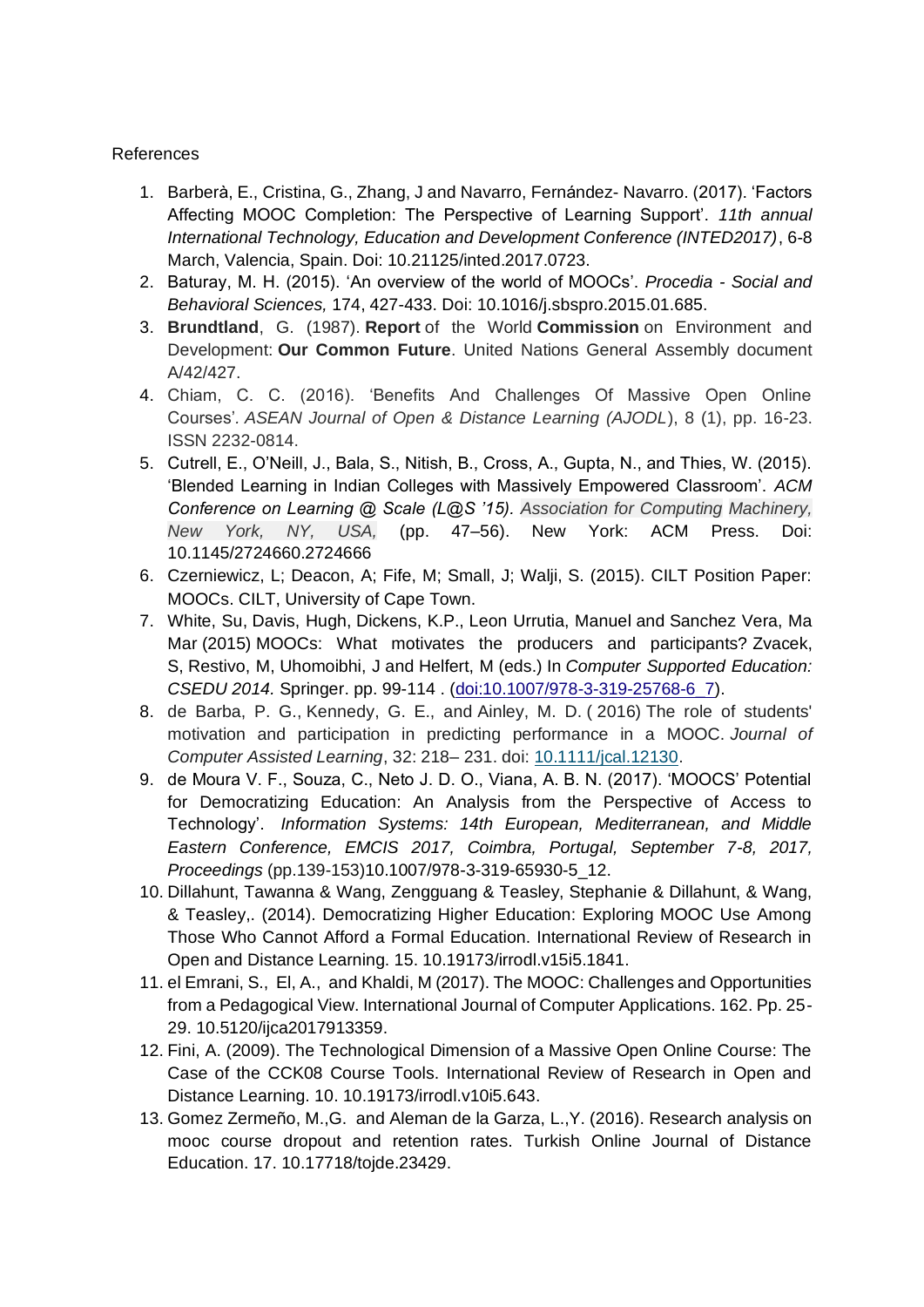- 14. Goh, W., Wong, S. Y. and Ayub, E. (2018). The Effectiveness of MOOC Among Learners Based on Kirkpatrick's Model. 10.1007/978-981-10-4223-2\_29.
- 15. Guo, Philip & Reinecke, Katharina. (2014). Demographic differences in how students navigate through MOOCs. 21-30. 10.1145/2556325.2566247.
- 16. Hadi S, Gagen P, New model for measuring MOOCs completion rates, EMOOCS 2016, European MOOCs Stakeholders Summit
- 17. Hadi, Syed Munib & RAWSON, Rebecca. (2016). Driving Learner Engagement and Completion within MOOCs: A Case for Structured Learning Support.
- 18. Haggard, Stephen. (2013). The maturing of the MOOC, literature review of massive open online courses and other forms of online distance education.
- 19. Hew, Khe & Cheung, Wing. (2014). Students' and Instructors' Use of Massive Open Online Courses (MOOCs): Motivations and Challenges. Educational Research Review. 12. 10.1016/j.edurev.2014.05.001.
- 20. [https://learningsolutionsmag.com/articles/1440/brain-science-focuscan-you-pay](https://learningsolutionsmag.com/articles/1440/brain-science-focuscan-you-pay-attention)[attention](https://learningsolutionsmag.com/articles/1440/brain-science-focuscan-you-pay-attention)
- 21. <https://www.classcentral.com/report/mooc-marketing/>
- 22. [https://www.nbcnews.com/tech/tech-news/facebook-hits-2-27-billion-monthly-active](https://www.nbcnews.com/tech/tech-news/facebook-hits-2-27-billion-monthly-active-users-earnings-stabilize-n926391)[users-earnings-stabilize-n926391](https://www.nbcnews.com/tech/tech-news/facebook-hits-2-27-billion-monthly-active-users-earnings-stabilize-n926391)
- 23. [https://www.theverge.com/2019/2/7/18213567/twitter-to-stop-sharing-mau-as-users](https://www.theverge.com/2019/2/7/18213567/twitter-to-stop-sharing-mau-as-users-decline-q4-2018-earnings)[decline-q4-2018-earnings](https://www.theverge.com/2019/2/7/18213567/twitter-to-stop-sharing-mau-as-users-decline-q4-2018-earnings)
- 24. <https://www.topuniversities.com/university-rankings/world-university-rankings/2019>
- 25. International Labor Organization. (2019, March). Labour market access a persistent challenge for youth around the world (Spotlight on Work Statistics No. 5). Retrieved from [https://www.ilo.org/global/statistics-and-databases/publications/WCMS\\_676196](https://www.ilo.org/global/statistics-and-databases/publications/WCMS_676196)
- 26. Sachs, Jeffrey & Schmidt-Traub, Guido & Mazzucato, Mariana & Messner, Dirk & Nakicenovic, Nebojsa & Rockström, Johan. (2019). Six Transformations to achieve the Sustainable Development Goals. Nature Sustainability. 2. 10.1038/s41893-019-0352- 9.
- 27. Jordan, K. (2014). Initial trends in enrolment and completion of massive open online courses. The International Review of Research on Open and Distance Learning, 15(1), 133-160.
- 28. Jordan, Katy. (2014). Initial Trends in Enrolment and Completion of Massive Open Online Courses. International Review of Research in Open and Distance Learning. 15. 133-160. 10.19173/irrodl.v15i1.1651.
- 29. Khalil, Hanan & Ebner, Martin. (2014). MOOCs Completion Rates and Possible Methods to Improve Retention - A Literature Review.
- 30. Kizilcec, R. F. (2013). Collaborative Learning in Geographically Distributed and Inperson Groups. In AIED 2013 Workshop on Massive Open Online Courses
- 31. Kizilcec, R. F., & Schneider, E. (2015). Motivation as a lens to understand online learners: Toward data-driven design with the OLEI scale. ACM Transactions on Computer-Human Interaction (TOCHI), 22(2), 6.
- 32. Kizilcec, R. F., Piech, C., & Schneider, E. (2013, April). Deconstructing disengagement: analyzing learner subpopulations in massive open online courses. In Proceedings of the Third International Conference on Learning Analytics and Knowledge (pp. 170- 179). ACM.
- 33. Koller, D., Ng, A., Chuong, D., & Zhenghao, C. (2013). Retention and intention in massive open online courses: In depth. EDUCAUSE Review Online, 48(3), 62–63.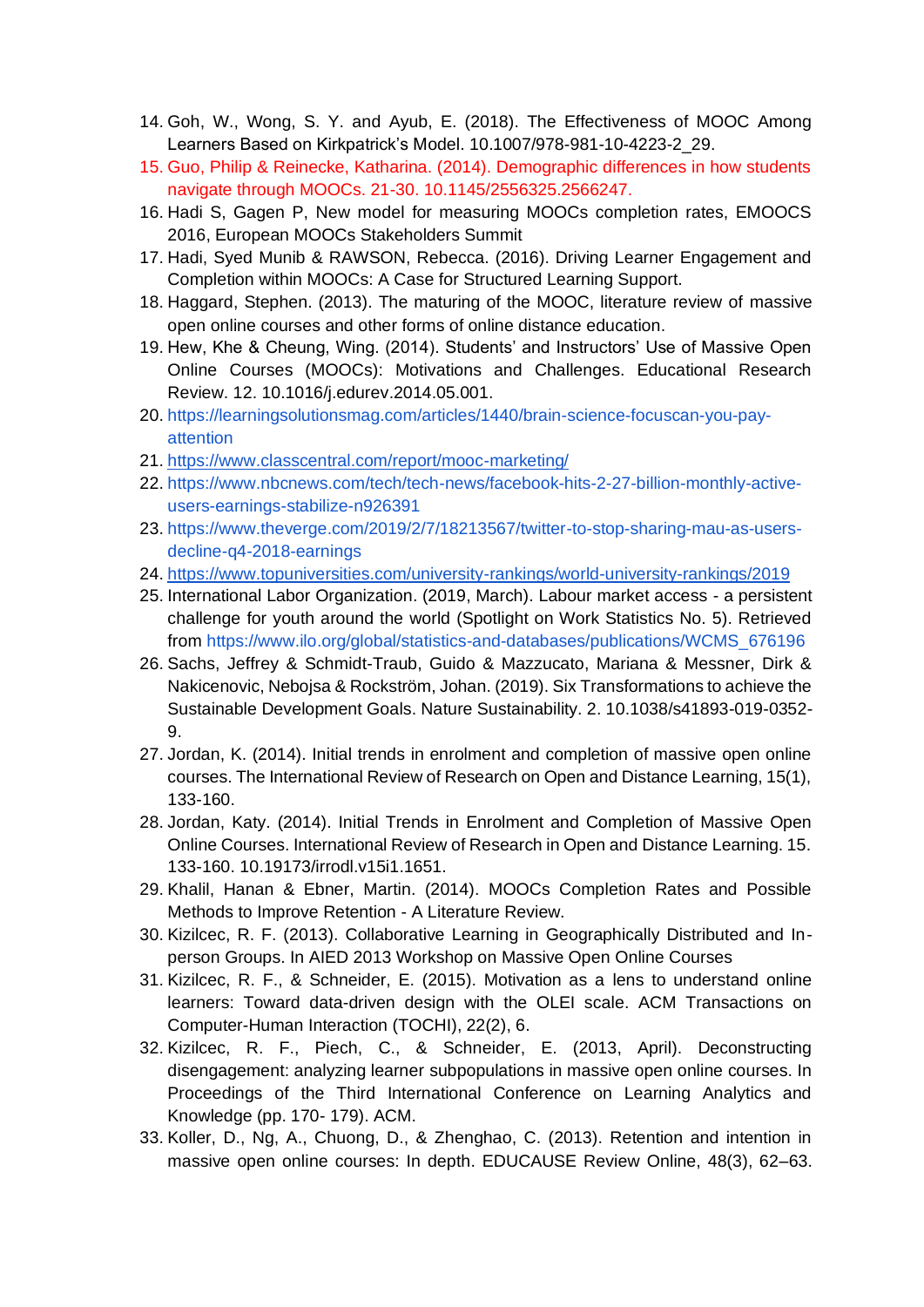Retrieved from http://www.educause.edu/ero/article/retention-and-intention-massiveopen-onlinecourses-depth-0

- 34. Liegle, J. O., and Janicki, T. N. (2006). The Effect of Learning Styles on the Navigation Needs of Web-based Learners. Computers in Human Behavior 22, 5, 885–898.
- 35. Loizzo, Jamie & Ertmer, Peggy & Watson, William & Watson, Sunnie. (2017). Adult MOOC Learners as Self-Directed: Perceptions of Motivation, Success, and Completion. Online Learning. 21. 10.24059/olj.v21i2.889.
- 36. Macleod, H., Haywood, J., Woodgate, A. et al. TECHTRENDS TECH TRENDS (2015) 59: 56.<https://doi.org/10.1007/s11528-014-0821-y>
- 37. McAuley, A., Stewart, B., Siemens, G., & Cormier, D. (2010). The MOOC Model for Digital Practice. Retrieved on 15 May 2014from [https://oerknowledgecloud.org/sites/oerknowledgecloud.org/files/MOOC\\_Final\\_0.pdf](https://oerknowledgecloud.org/sites/oerknowledgecloud.org/files/MOOC_Final_0.pdf)
- 38. McLoughlin, C. E. (2013). The Pedagogy of Personalised Learning: Exemplars, MOOCS and Related Learning Theories. In Proc. EdMedia
- 39. Morris, Neil & Hotchkiss, Stephanie & Swinnerton, Bronwen. (2015). Can demographic information predict MOOC learner outcomes?.
- 40. Pask, G. (1976), Styles and Strategies of Learning. British Journal of Educational Psychology 46, 2 (1976), 128–148.
- 41. Pickard L, Shah D. (2019). Massive List of MOOC Providers Around the World. Retrieved from<https://www.classcentral.com/report/mooc-providers-list/>
- 42. Pilli O, Admiraal W. (2017). A Taxonomy of Massive Open Online Courses, Contemporary Education Technology, 2016, 7(3), 223-240
- 43. Pryshlakivsky J., Searcy C. (2013). Sustainable Development as a Wicked Problem. In: Kovacic S., Sousa-Poza A. (eds) Managing and Engineering in Complex Situations. Topics in Safety, Risk, Reliability and Quality, vol 21. Springer, Dordrecht
- 44. Pursel, Barton & Zhang, L. & Jablokow, Kathryn & Choi, Gi Woong & Velegol, D.. (2016). Understanding MOOC students: Motivations and behaviours indicative of MOOC completion. Journal of Computer Assisted Learning. 32. n/a-n/a. 10.1111/jcal.12131.
- 45. Ronaldo Mota, David Scott, Education for Innovation and Independent Learning, 2014, Chapter 5 - Education and Innovation [https://doi.org/10.1016/B978-0-12-800847-](https://doi.org/10.1016/B978-0-12-800847-8.00005-3) [8.00005-3](https://doi.org/10.1016/B978-0-12-800847-8.00005-3)
- 46. Ruipérez-Valiente, J.A.& Reich, J. (2019). The MOOC Pivot: From Teaching the World to Online Professional Degrees.Science 363(6423), 130-131.
- 47. Shah D (2018)<https://www.classcentral.com/report/mooc-stats-2018/>
- 48. TWI2050 e World in 2050 (2018). Transformations to Achieve the Sustainable Development Goals. Report prepared by e World in 2050 initiative. International Institute for Applied Systems Analysis (IIASA), Laxenburg, Austria. www.twi2050.org
- 49. United Nations Academic Impact. (nd.). About UNAI. Retrieved from <https://academicimpact.un.org/content/about-unai>
- 50. United Nations Educational, Scientific, and Cultural Organization. (nd.). UN Decade of ESD. Retrieved from [https://en.unesco.org/themes/education-sustainable](https://en.unesco.org/themes/education-sustainable-development/what-is-esd/un-decade-of-esd)[development/what-is-esd/un-decade-of-esd](https://en.unesco.org/themes/education-sustainable-development/what-is-esd/un-decade-of-esd)
- 51. United Nations. (nd.). Higher Education Sustainability Initiative (HESI). Retrieved from <https://sustainabledevelopment.un.org/sdinaction/hesi>
- 52. Venkat, Naveen. (2018). The Curse of Dimensionality: Inside Out. 10.13140/RG.2.2.29631.36006.